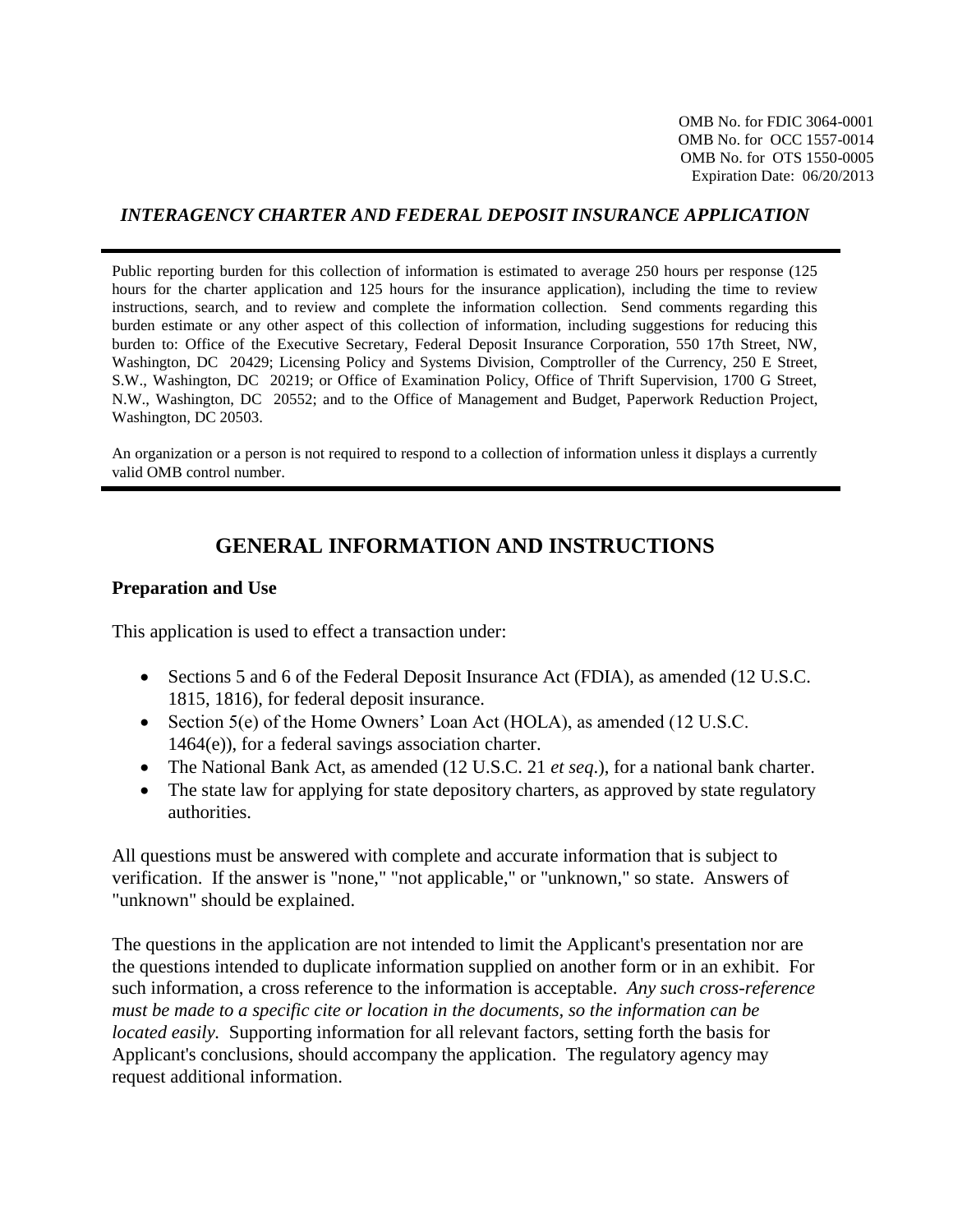This application form collects information that the regulatory agencies will need to evaluate a charter or insurance application. While most of the information will be available when the organizers submit the application, some information will not be available at that time. Each agency has specific purposes and different timing requirements in collecting some of this information; for example, receipt of the organizers' draft policies. For any question about when to submit a specific item, organizers should contact the appropriate regulatory agencies to discuss the specific timing for submission.

The regulatory agency must consider the applicable statutory requirements set forth in the preceding provisions, as well as applicable regulatory requirements, when acting on this application. For additional information regarding these statutory and regulatory requirements, as well as processing procedures and guidelines and any supplemental information that may be required, please refer to the appropriate regulatory agency's procedural guidelines [i.e., *Comptroller's Corporate Manual*, the FDIC's Rules and Regulations (12 C.F.R. 303) and Statement of Policy on "Applications for Deposit Insurance", the OTS' *Applications Processing Handbook,* or the application guidelines for the state in which the Applicant seeks a state charter]. The Applicant may contact the agency

directly for specific instruction or visit their websites at [www.fdic.gov,](http://www.fdic.gov/) [www.occ.treas.gov,](http://www.occ.treas.gov/) [www.ots.treas.gov,](http://www.ots.treas.gov/) and [www.csbs.org](http://www.csbs.org/) (through "Links" to each state banking department).

#### **Notice of Publication**

The Applicant must publish notice of the proposed organization in a newspaper of general circulation in the community or communities in which the proposed financial institution will be located. Contact the appropriate regulatory agency for the specific requirements of the notice of publication.

#### **Electronic Submission**

In addition to an original application and the appropriate number of signed copies, the regulatory agencies would like to have an electronic copy of the information in the application, especially of the business plan's financial projections. Submission of an electronic copy is voluntary. It will be used only for internal review and processing and will not be released to the public. The electronic copy may be provided on a computer diskette, using common word processing and spreadsheet software. For E-mail submissions, contact the appropriate regulatory agency for instructions and information about secure transmission of confidential material.

#### **Confidentiality**

Any Applicant desiring confidential treatment of specific portions of the application must submit a request in writing with the application. The request must discuss the justification for the requested treatment. The Applicant's reasons for requesting confidentiality should specifically demonstrate the harm (for example, loss of competitive position, invasion of privacy) that would result from public release of information (5 U.S.C. 552 or relevant state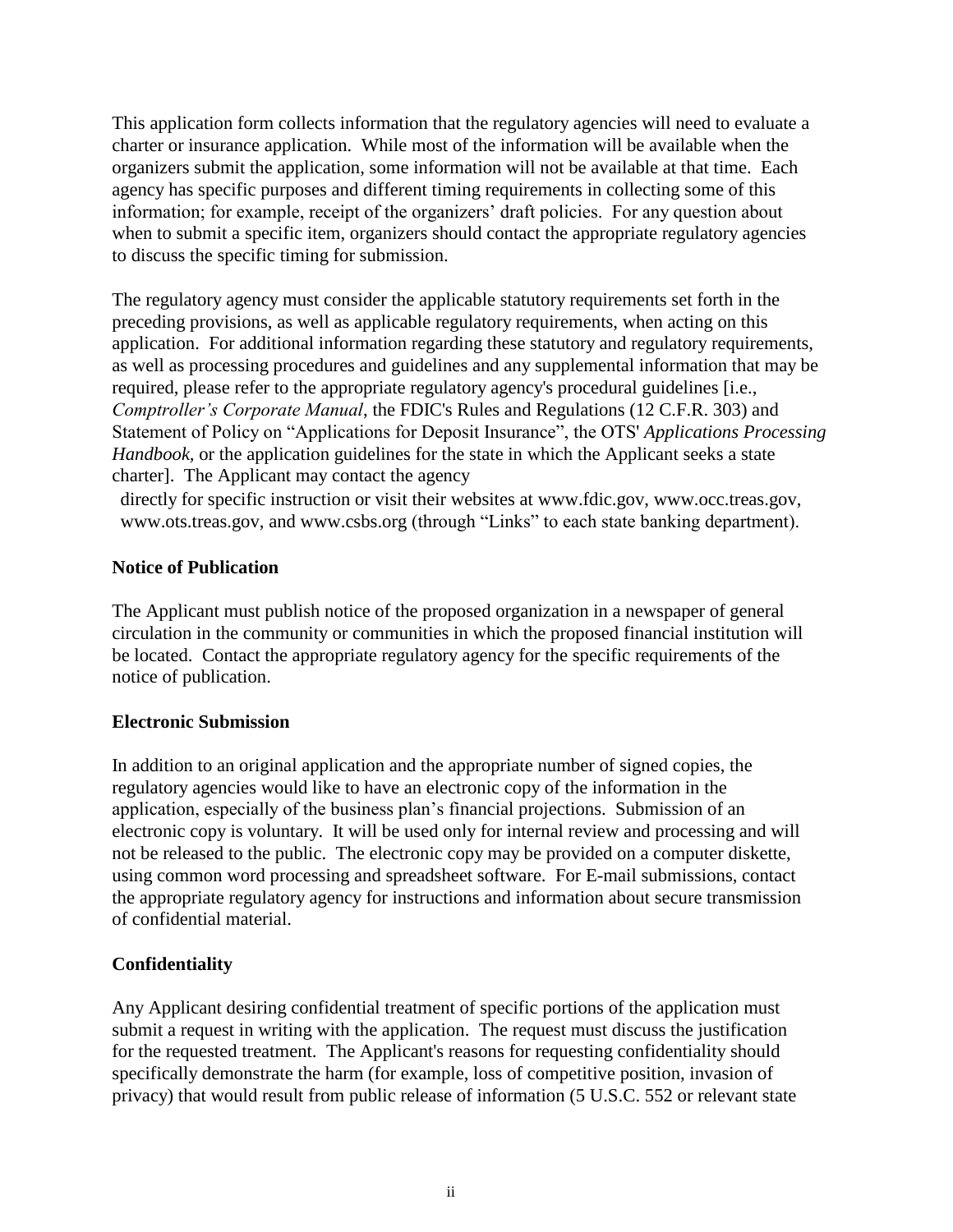law). Information for which confidential treatment is requested should be: (1) specifically identified in the public portion of the application (by reference to the confidential section); (2) separately bound; and (3) labeled "Confidential." The Applicant should follow the same procedure when requesting confidential treatment for the subsequent filing of supplemental information to the application.

The Applicant should contact the appropriate regulatory agency for specific instructions regarding requests for confidential treatment. The appropriate regulatory agency will determine whether the information will be treated as confidential and will advise the Applicant of any decision to publicly release information labeled as "Confidential."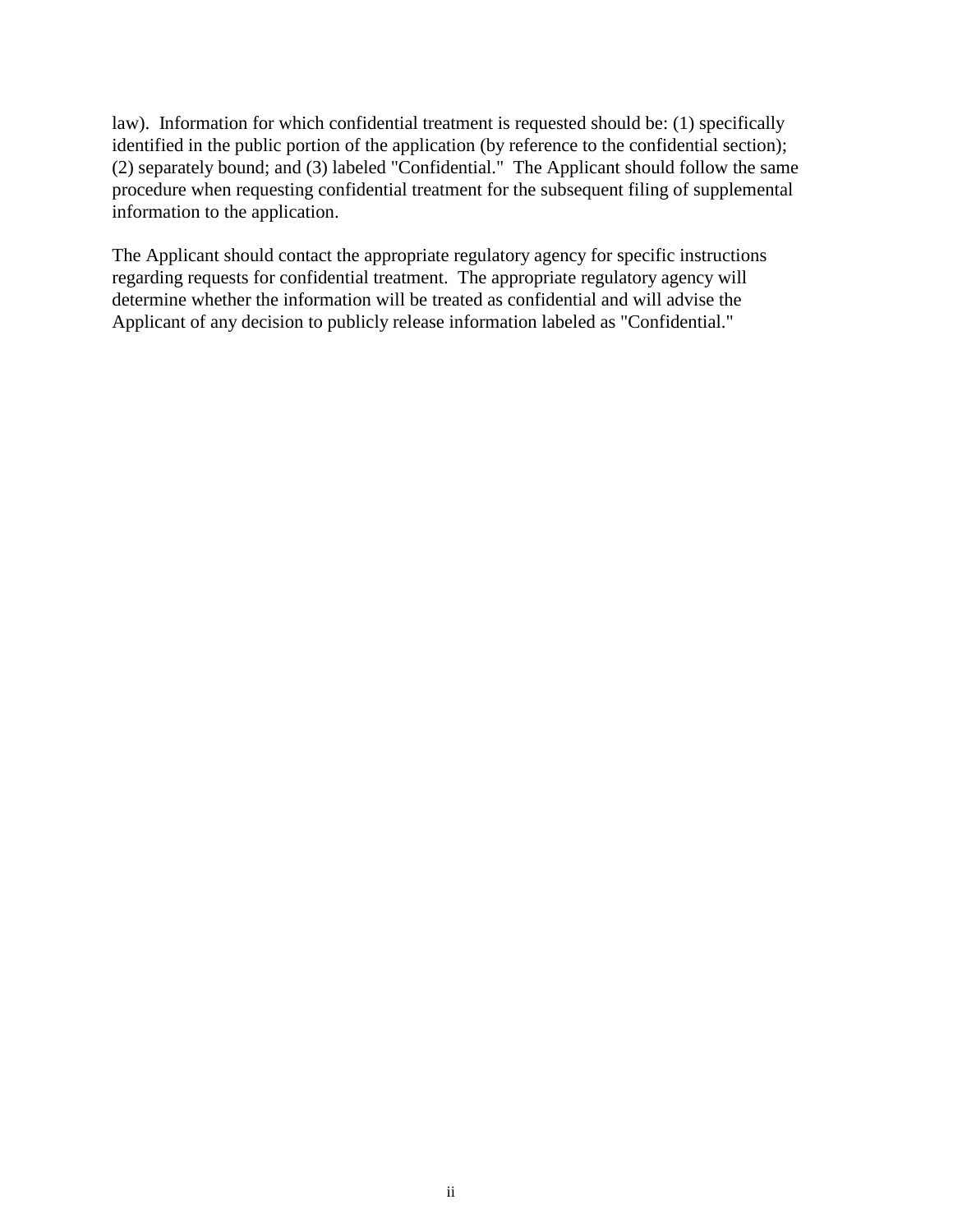## *INTERAGENCY CHARTER AND FEDERAL DEPOSIT INSURANCE APPLICATION*

| <b>Type of Charter</b><br><b>National Bank</b><br><b>State Bank</b><br>Federal Savings Bank or Association<br><b>State Savings Association</b><br>Other<br><b>Special Focus</b><br><b>Community Development</b><br>Cash Management<br><b>Trust</b><br>Bankers' Bank | (Check all appropriate boxes.)<br>Credit Card: CEBA Non-CEBA<br>Other <u>the contract of</u> the contract of the contract of the contract of the contract of the contract of the contract of the contract of the contract of the contract of the contract of the contract of the contract of the co | <b>Chartering Agency</b><br>Comptroller of the Currency<br>Office of Thrift Supervision<br><b>Insurance Fund</b><br><b>Bank Insurance Fund</b><br>Savings Association Insurance Fund<br><b>Type of Insurance Application</b><br>De Novo<br><b>Operating Noninsured Institution</b><br>Other |
|---------------------------------------------------------------------------------------------------------------------------------------------------------------------------------------------------------------------------------------------------------------------|-----------------------------------------------------------------------------------------------------------------------------------------------------------------------------------------------------------------------------------------------------------------------------------------------------|---------------------------------------------------------------------------------------------------------------------------------------------------------------------------------------------------------------------------------------------------------------------------------------------|
| <i>For OCC</i> : $\Box$ Standard $\Box$ Expedited                                                                                                                                                                                                                   |                                                                                                                                                                                                                                                                                                     | <b>Federal Reserve Status</b><br>Member Bank<br>Nonmember Bank                                                                                                                                                                                                                              |
| <b>Proposed Depository Institution (institution)</b>                                                                                                                                                                                                                |                                                                                                                                                                                                                                                                                                     |                                                                                                                                                                                                                                                                                             |
| Name                                                                                                                                                                                                                                                                |                                                                                                                                                                                                                                                                                                     |                                                                                                                                                                                                                                                                                             |
|                                                                                                                                                                                                                                                                     |                                                                                                                                                                                                                                                                                                     |                                                                                                                                                                                                                                                                                             |
| <b>Street</b>                                                                                                                                                                                                                                                       |                                                                                                                                                                                                                                                                                                     |                                                                                                                                                                                                                                                                                             |
| City                                                                                                                                                                                                                                                                | State                                                                                                                                                                                                                                                                                               | <b>ZIP</b> Code                                                                                                                                                                                                                                                                             |
| Name<br>Street                                                                                                                                                                                                                                                      | Holding Company Identifying Information (if applicable)                                                                                                                                                                                                                                             |                                                                                                                                                                                                                                                                                             |
| City                                                                                                                                                                                                                                                                | State                                                                                                                                                                                                                                                                                               | ZIP Code                                                                                                                                                                                                                                                                                    |
| <b>Contact Person</b><br>Name                                                                                                                                                                                                                                       |                                                                                                                                                                                                                                                                                                     |                                                                                                                                                                                                                                                                                             |
| <b>Street</b>                                                                                                                                                                                                                                                       |                                                                                                                                                                                                                                                                                                     |                                                                                                                                                                                                                                                                                             |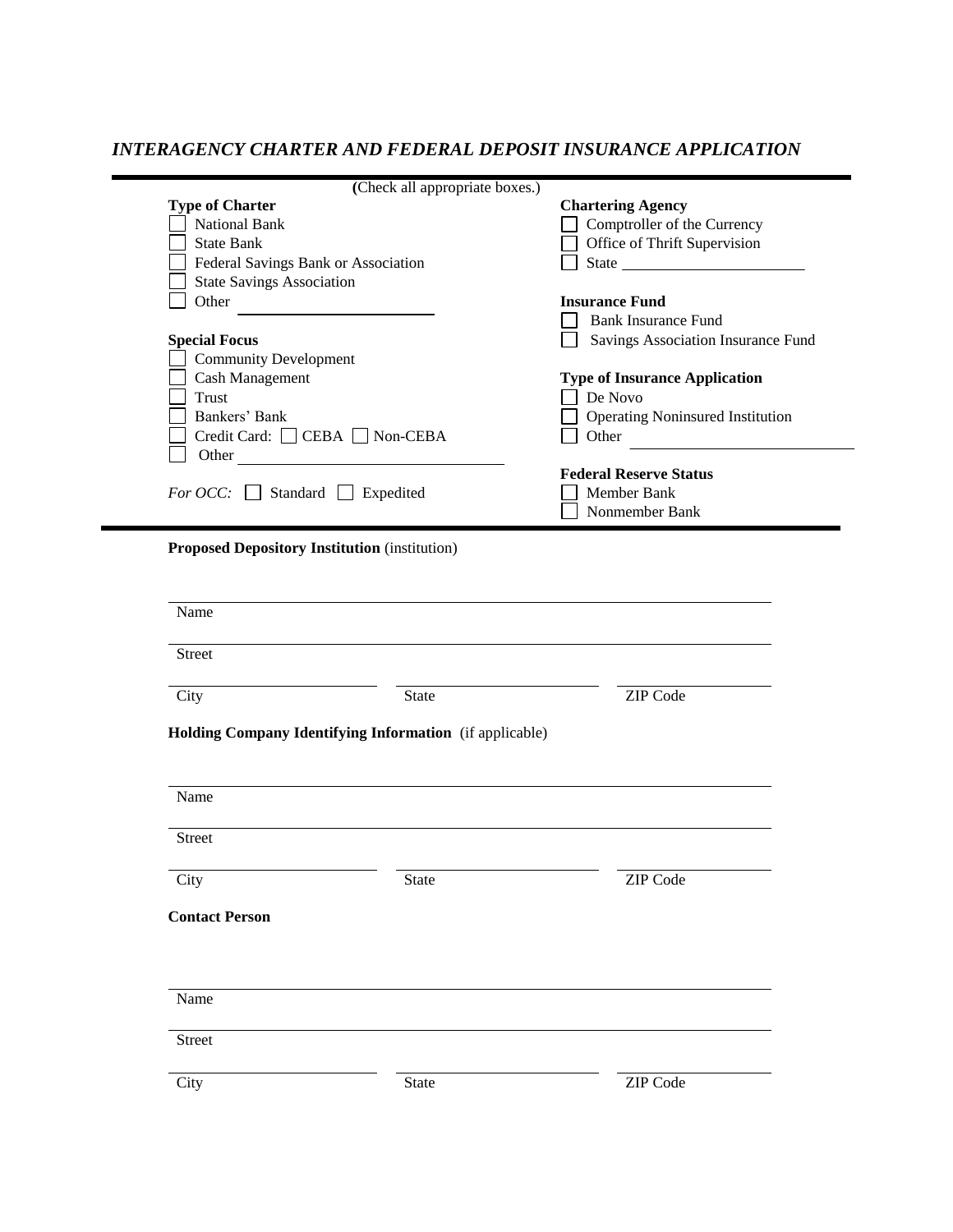### **1. Overview**

- (a) Provide a brief overview of the application. The overview should describe the institution's business and any special market niche, including the products, market, services, and any nontraditional activities.
- (b) Describe any issues about the permissibility of the proposal with regard to applicable state or federal laws or regulations. Identify any regulatory waiver requests and provide adequate justification.
- (c) List and provide a copy of all applications filed in conjunction with this proposal, such as applications for holding company, trust powers, branch offices, service corporations, and other subsidiaries.
- (d) When available, provide a copy of all public or private offering materials and the proposed form of stock certificate, including any required restrictive legends.
- (e) (Provide a copy of the proposed articles of association, articles of incorporation, or charter, and proposed bylaws.
- (f) Provide a copy of the business plan. The business plan should address, at a minimum, the topics contained in the appropriate regulatory agency's Business Plan Guidelines.

#### **2. Management**

- (a) Provide a list of the organizers, proposed directors, senior executive officers, and any individual, or group of proposed shareholders acting in concert, that will own or control 10 percent or more of the institution's stock. For each person listed, attach an Interagency Biographical and Financial Report, a fingerprint card, and indicate all positions and offices currently held or to be held with the institution's holding company and its affiliates, if applicable. Include the signed "Oath of Director" for each proposed director. For an OTS filing, provide a RB 20a Certification for each person listed.
- (b) Describe each proposed director's qualifications and experience to serve and oversee management's implementation of the business plan. Describe the extent, if any, to which directors or major stockholders are or will be involved in the dayto-day management of the institution. Also list the forms of compensation, if any.
- (c) Provide a list of board committees and members.
- (d) Describe any plans to provide ongoing director education or training.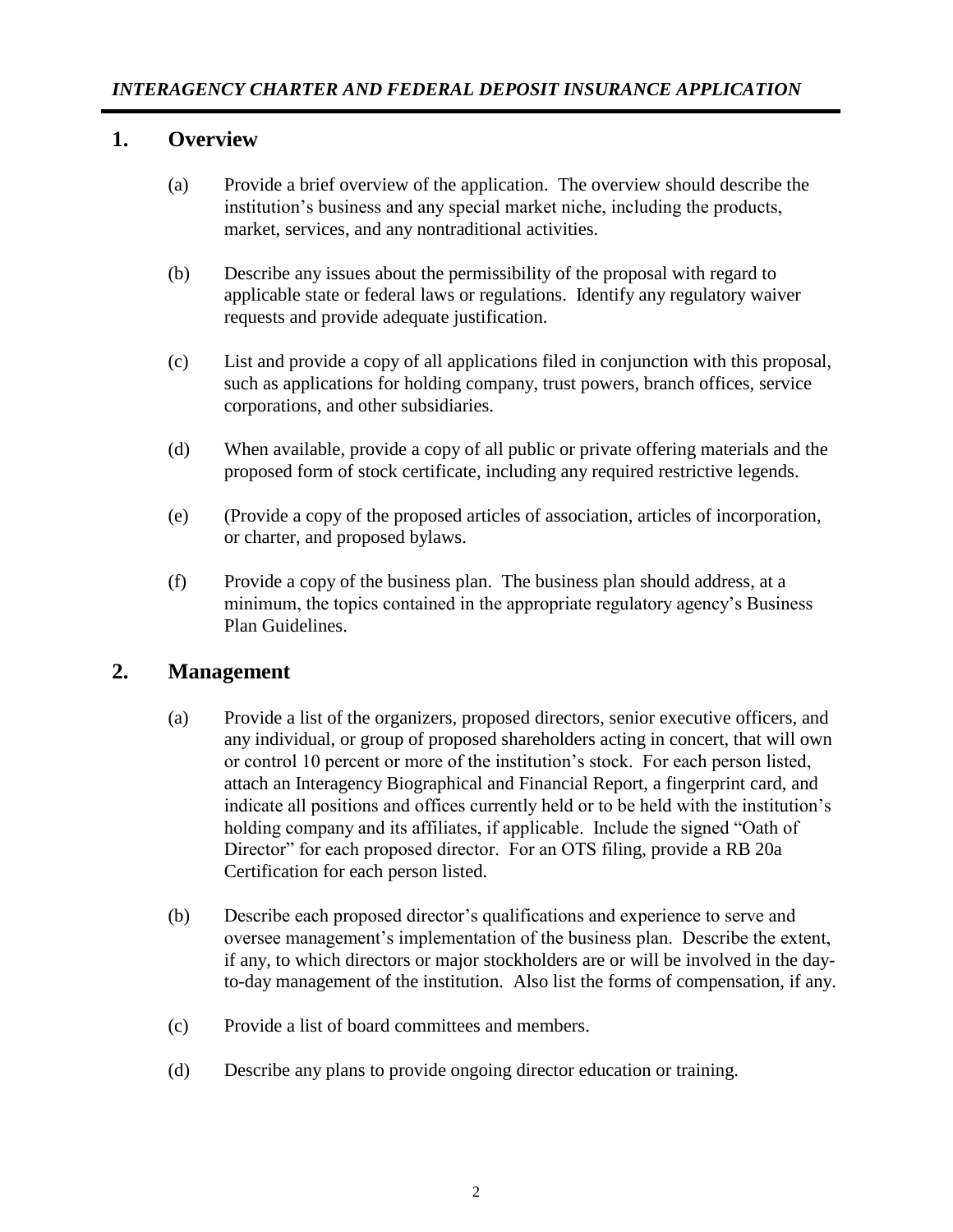- (e) Describe each proposed senior executive officer's duties and responsibilities and qualifications and experience to serve in his/her position. If a person has not yet been selected for a key position, list the criteria that will be required in the selection process. Discuss the proposed terms of employment, including compensation and benefits, and attach a copy of all pertinent documents, including an employment contract or compensation arrangement. Provide the aggregate compensation of all officers.
- (f) Describe any potential management interlocking relationships (12 U.S.C. 1467a(h)(2), 3201-3208, or applicable state law) that could occur with the establishment or ownership of the institution. Include a discussion of the permissibility of the interlock with regard to relevant law and regulations or include a request for an exemption.
- (g) Describe any potential conflicts of interest.
- (h) Describe any transaction, contract, professional fees, or any other type of business relationship involving the institution, the holding company, and its affiliates (if applicable), and any organizer, director, senior executive officer, shareholder owning or controlling 10 percent or more, and other insiders. Include professional services or goods with respect to organizational expenses and bank premises and fixed asset transactions. (Transactions between affiliates of the holding company that do not involve the institution need not be described.)
	- 1) State whether the business relationship is made in the ordinary course of business, is made on substantially the same terms as those prevailing at the time for comparable transactions with non-insiders, and does not present more than the normal risk of such transaction or present other unfavorable features.
	- 2) Specify those organizers that approved each transaction and whether the transaction was disclosed to proposed directors and prospective shareholders.
	- 3) Provide all relevant documentation, including contracts, independent appraisals, market valuations, and comparisons.
- (i) Describe all stock benefit plans of the institution and holding company, including stock options, stock warrants, and other similar stock-based compensation plans, for senior executive officers, organizers, directors, and other insiders. Include in the description:
	- 1) The duration limits.
	- 2) The vesting requirements.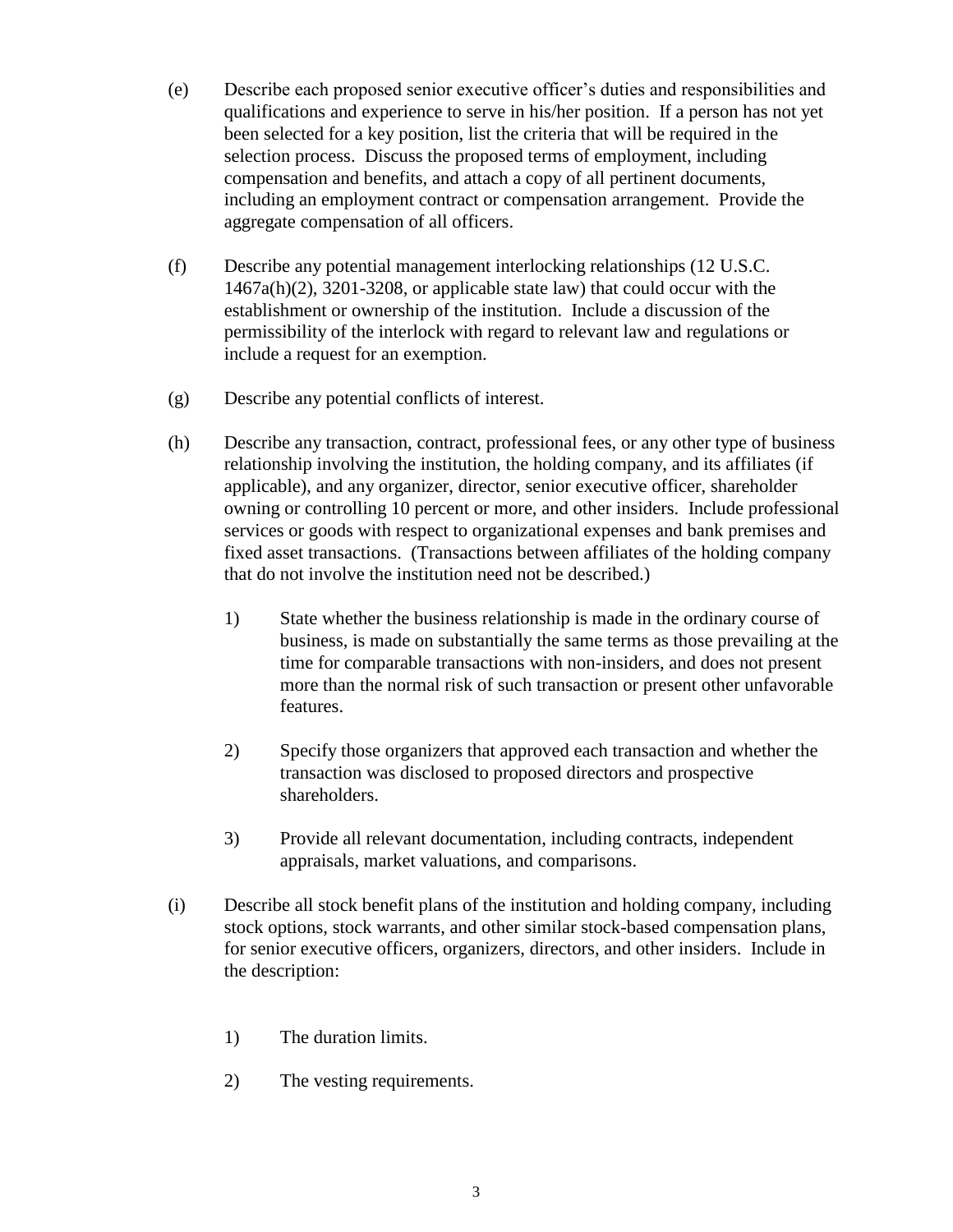- 3) Transferability restrictions.
- 4) Exercise price requirements.
- 5) Rights upon termination.
- 6) Any "exercise or forfeiture" clause.
- 7) Number of shares to be issued or covered by the plans.

Provide a list of participants, allocation of benefits to each participant, and a copy of each proposed plan. (Plans must conform to applicable regulatory guidelines.)

# **3. Capital**

- (a) For each class of stock, provide the number of authorized shares, the number of shares to be issued, par value, voting rights, convertibility features, liquidation rights, and the projected sales price per share. Indicate the amount of net proceeds to be allocated to common stock, paid-in surplus, and other capital segregations.
- (b) Describe any noncash contributions to capital, and provide supporting documents for assigned values, including an independent evaluation or appraisal.
- (c) Discuss the adequacy of the proposed capital structure relative to internal and external risks, planned operational and financial assumptions, including technology, branching, and projected organization and operating expenses. Present a thorough justification to support the proposed capital, including any offbalance-sheet activities contemplated. Describe any plans for the payment of dividends.
- (d) List all known subscribers to stock. For organizers, directors, 10 percent shareholders, senior executive officers, and other insiders, include the number of shares and anticipated investment and the amount of direct and indirect borrowings to finance the investment. Discuss how any debt will be serviced.
- (e) List recipients and amounts of any fees, commissions, or other considerations in connection with the sale of stock.
- (f) Indicate whether the institution plans to file for S Corporation tax status.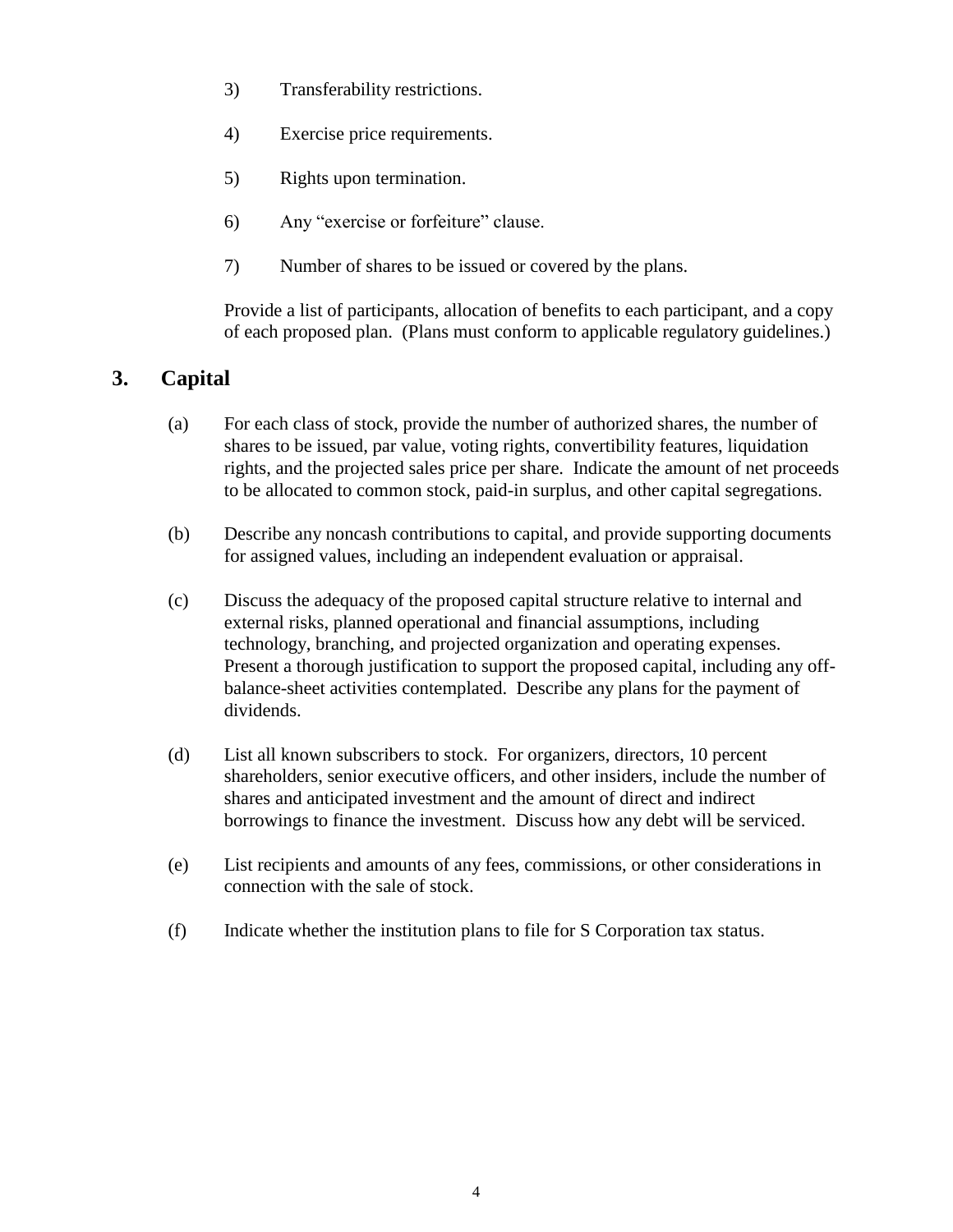## **4. Convenience and Needs of the Community**

NOTE: This information must be consistent with the proposed business plan.

- (a) Market Characteristics
	- 1) Define the intended geographical market area(s). Include a map of the market area, pinpointing the location of proposed bank's offices and offices of competing depository institutions.
	- 2) Describe the competitive factors the institution faces in the proposed market and how the institution will address the convenience and needs of that market to maintain its long-term viability.
	- 3) Discuss the economic environment and the need for the institution in terms of population trends, income, and industry and housing patterns.
- (b) Community Reinvestment Act (CRA) Plan<sup>1</sup>

NOTE: The CRA Plan must be bound separately.

- 1) Identify the assessment area(s) according to the CRA regulations.<sup>2</sup>
- 2) Summarize the performance context for the institution based on the factors discussed in the CRA regulations. 3
- 3) Summarize the credit needs of the institution's proposed assessment area(s).
- 4) Identify the CRA evaluation test<sup>4</sup> under which the institution proposes to be assessed.
- 5) Discuss the institution's programs, products, and activities that will help meet the existing or anticipated needs of its community(ies) under the applicable criteria of the CRA regulation, including the needs of low- and moderate-income geographies and individuals.

<sup>1</sup> See applicable state requirements.

<sup>&</sup>lt;sup>2</sup> See 12 C.F.R. 25.41, 345.41, 563.41.

<sup>3</sup> See 12 C.F.R. 25.21(b), 345.21(b), 563e.21(b).

<sup>4</sup> See 12 C.F.R. 25.21(a); 345.21(a); 563e.21(a).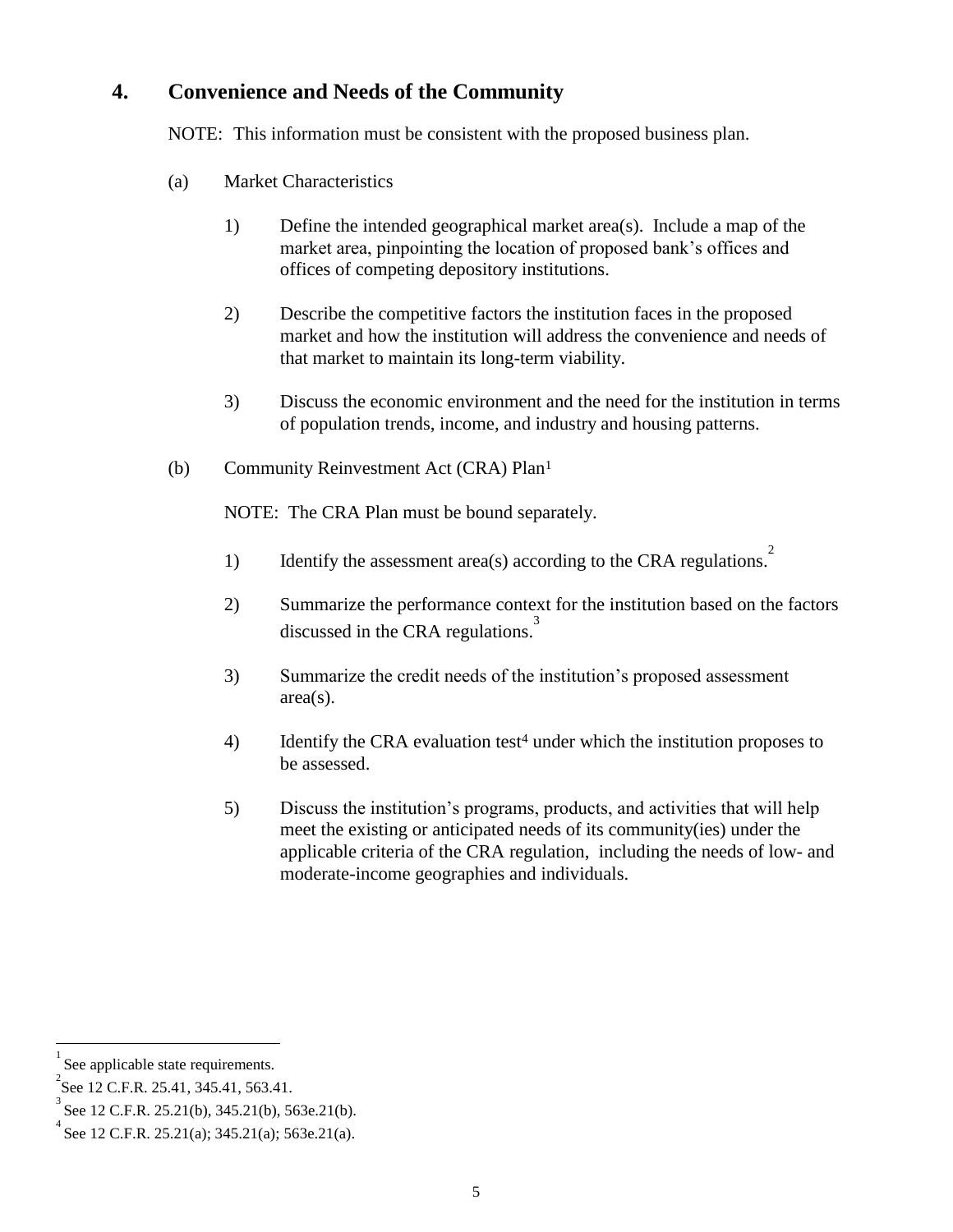## **5. Premises and Fixed Assets**

- (a) Provide a physical description for permanent premises and discuss whether they will be publicly and handicapped accessible. Indicate the level and type of property insurance to be carried.
- (b) If the permanent premises are to be purchased, provide name of seller, purchase price, cost and description of necessary repairs and alterations, and annual depreciation. If the premises are to be constructed, provide the name of the seller, the cost of the land, and the construction costs. Indicate the percentage of the building that will be occupied by the bank. Provide a copy of the appraisal.
- (c) If the permanent premises are to be leased, provide name of owner, terms of the lease, and cost and description of leasehold improvements. Provide a copy of the proposed lease when available.
- (d) If temporary quarters are planned, provide a description of interim facility, length of use, lease terms, and other associated commitments and costs.
- (e) State whether proposed premises and fixed asset expenditures conform to applicable statutory limitations.
- (f) Outline the security program that will be developed and implemented, including the security devices.<sup>5</sup>
- (g) Discuss any significant effect the proposal will have on the quality of the human environment. Include in the discussion changes in air and/or water quality, noise levels, energy consumption, congestion of population, solid waste disposal, or environmental integrity of private land within the meaning of the National Environmental Policy Act, 42 U.S.C. 4321, et seq.
- (h) Describe any plan to establish branches or relocate the main office within the first three years. Any acquisition or operating expenses should be reflected in the financial projections.
- (j) Indicate if the establishment of the proposed main office and/or any branch site may affect any district, site, building, structure, or object listed in, or eligible for listing in, the National Register of Historic Places pursuant to the National Historic Preservation Act, 16 U.S.C. 470f. (See the Advisory Council on Historic Preservation at [www.achp.gov](http://www.achp.gov/) for the Act and implementing regulations.) Specify how such determination was made:

<sup>5</sup> See 12 C.F.R. 21, 326, 568.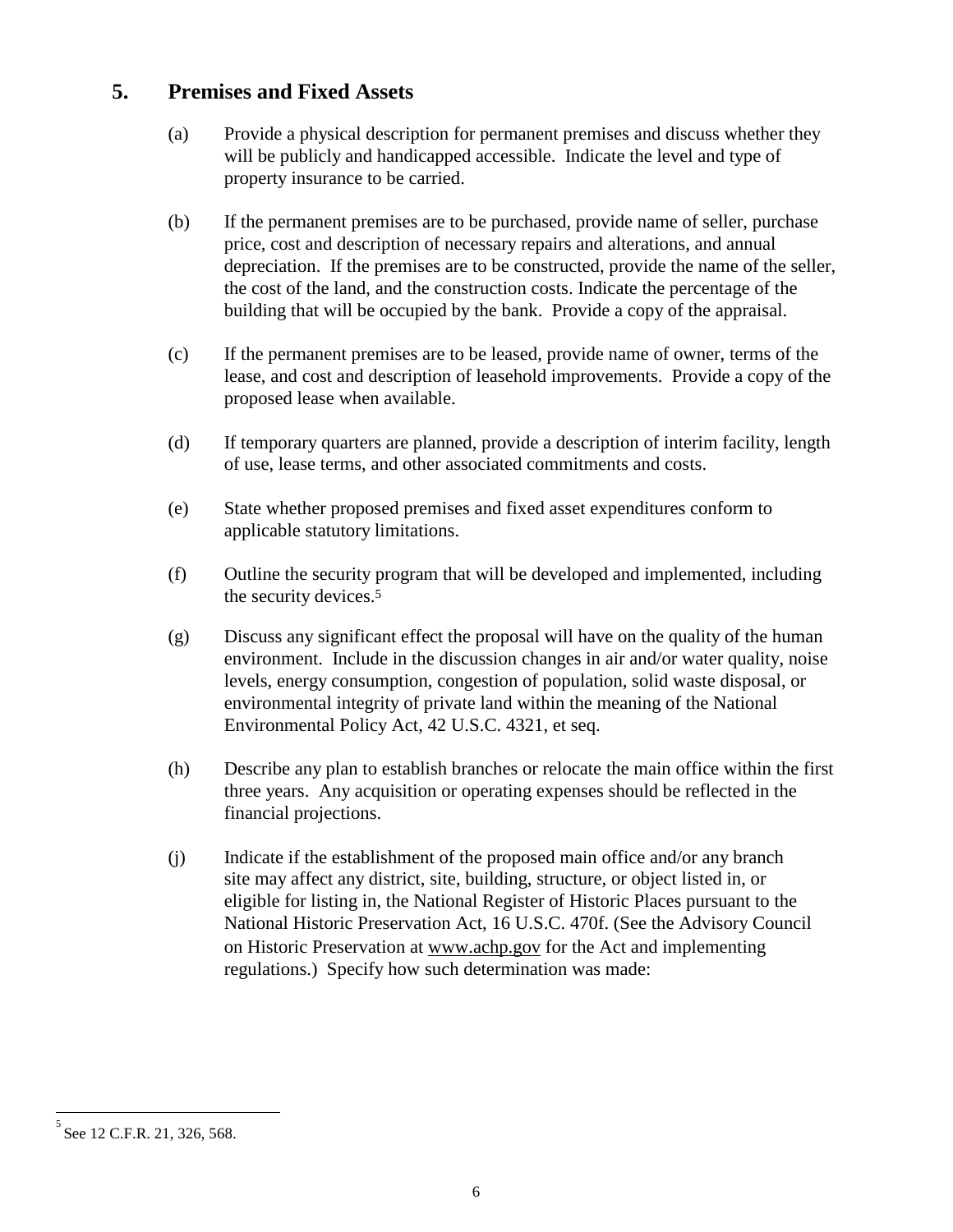- 1) Consultation with the State Historic Preservation Officer (SHPO) and/or Tribal Historic Preservation Officer (THPO) (when tribal lands or historic properties of significance to a tribe are involved).
- 2) Reviewed National Register of Historic Places (see www.cr.nps.gov/nr).
- 3) Applied National Register criteria to unlisted properties.<sup>6</sup>
- 4) Reviewed historical records.
- 5) Contact with preservation organizations.
- 6) Other (describe).

As appropriate, provide a copy of any documentation of consultation with the SHPO and/or THPO. *You are reminded that if a historic property may be affected, no site preparation, demolition, alterations, construction or renovation may occur without the appropriate regulatory agency's authorization.*

# **6. Information Systems**

- (a) State whether the institution plans to market its products and services (the ability to do transactions or account maintenance) via electronic means. If yes, specifically state the products and services that will be offered via electronic banking or the Internet.
- (b) Outline the proposed or existing information systems architecture and any proposed changes or upgrades. The information should describe how: (1) the information system will work within existing technology; (2) the information system is suitable to the type of business in which the institution will engage; (3) the security hardware, software, and procedures will be sufficient to protect the institution from unauthorized tampering or access; and (4) the organizers and directors will allocate sufficient resources to the entire technology plan.
- (c) Provide lists or descriptions of the primary systems and flowcharts of the general processes related to the products and services. The level of detail in these system descriptions should be sufficient to enable verification of the cost projections in the *pro formas*.
- (d) Estimate the start-up budget for the information systems related to the products and services and the expected annual operating and maintenance costs (including telecommunications, hardware, software, and personnel).

<sup>6</sup> See 36 C.F.R. 60.4.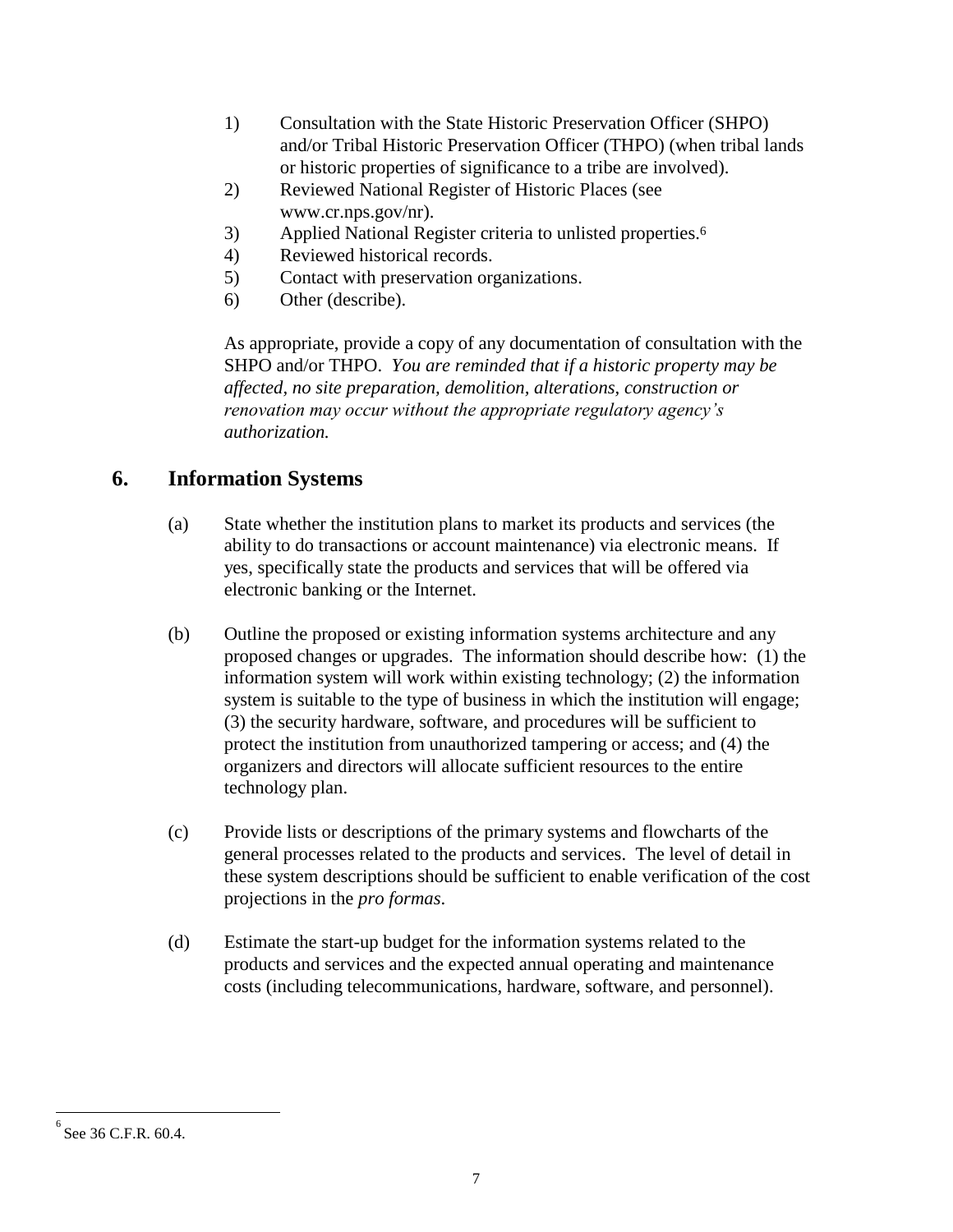- (e) Describe the physical and logical components of security. Describe the security system and discuss the technologies used and key elements for the security controls, internal controls, and audit procedures. Discuss the types of independent testing<sup>7</sup> the institution will conduct to ensure the integrity of the system and its controls.
- (f) Describe the information security program that will be in place to comply with the "Interagency Guidelines Establishing Standards for Safeguarding Customer Information."<sup>8</sup>

## **7. Other Information**

- (a) List activities and functions, including data processing, that will be outsourced to third parties, identifying the parties and noting any affiliations. Describe all terms and conditions of the vendor management activities and provide a copy of the proposed agreement when available. Describe the due diligence conducted and the planned oversight and management program of the vendors' or service providers' relationships (for general vendor management guidance, see the Appendix of the FFIEC's guidance, Risk Management of Outsourced Technology Services).
- (b) List all planned expenses related to the organization of the institution and include the name of recipient, type of professional service or goods, and amount. Describe how organization expenses will be paid.
- (c) Provide evidence that the institution will obtain sufficient fidelity coverage on its officers and employees to conform with generally accepted banking practices.
- (d) If applicable, list names and addresses of all correspondent depository institutions that have been established or are planned.
- (e) Provide a copy of management's policies for loans, investments, liquidity, funds management, interest rate risk, and other relevant policies. Provide a copy of the Bank Secrecy Act program. Contact the appropriate regulatory agencies to discuss the specific timing for submission.
- (f) For Federal Savings Banks or Associations, include information addressing the proposed institution's compliance with qualified thrift lender requirements.

 $\sigma$  Independent tests should cover general and environmental controls as well as audit, monitoring, and balancing controls. Independent testing will provide an objective opinion on the adequacy of these controls.

<sup>&</sup>lt;sup>8</sup> See 15 U.S.C. 6801, 6805(b); 12 C.F.R. 30; 308 and 364; 568 and 570.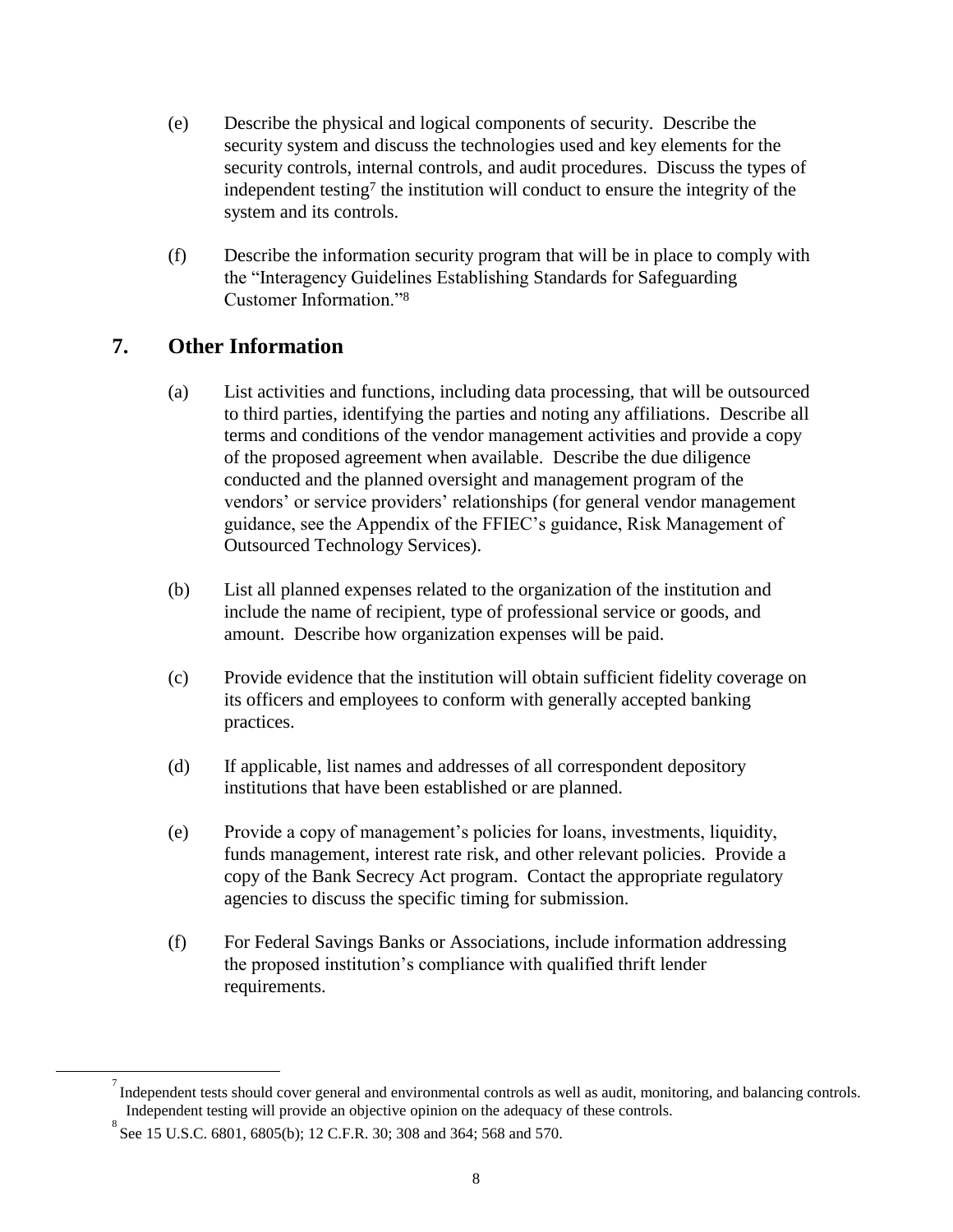- (g) If the institution is, or will be, affiliated with a company engaged in insurance activities that are subject to supervision by a state insurance regulator, provide:
	- 1) The name of insurance company.
	- 2) A description of the insurance activity that the company is engaged in and has plans to conduct.
	- 3) A list of each state and the lines of business in that state in which the company holds, or will hold, an insurance license. Indicate the state where the company holds a resident license or charter, as applicable.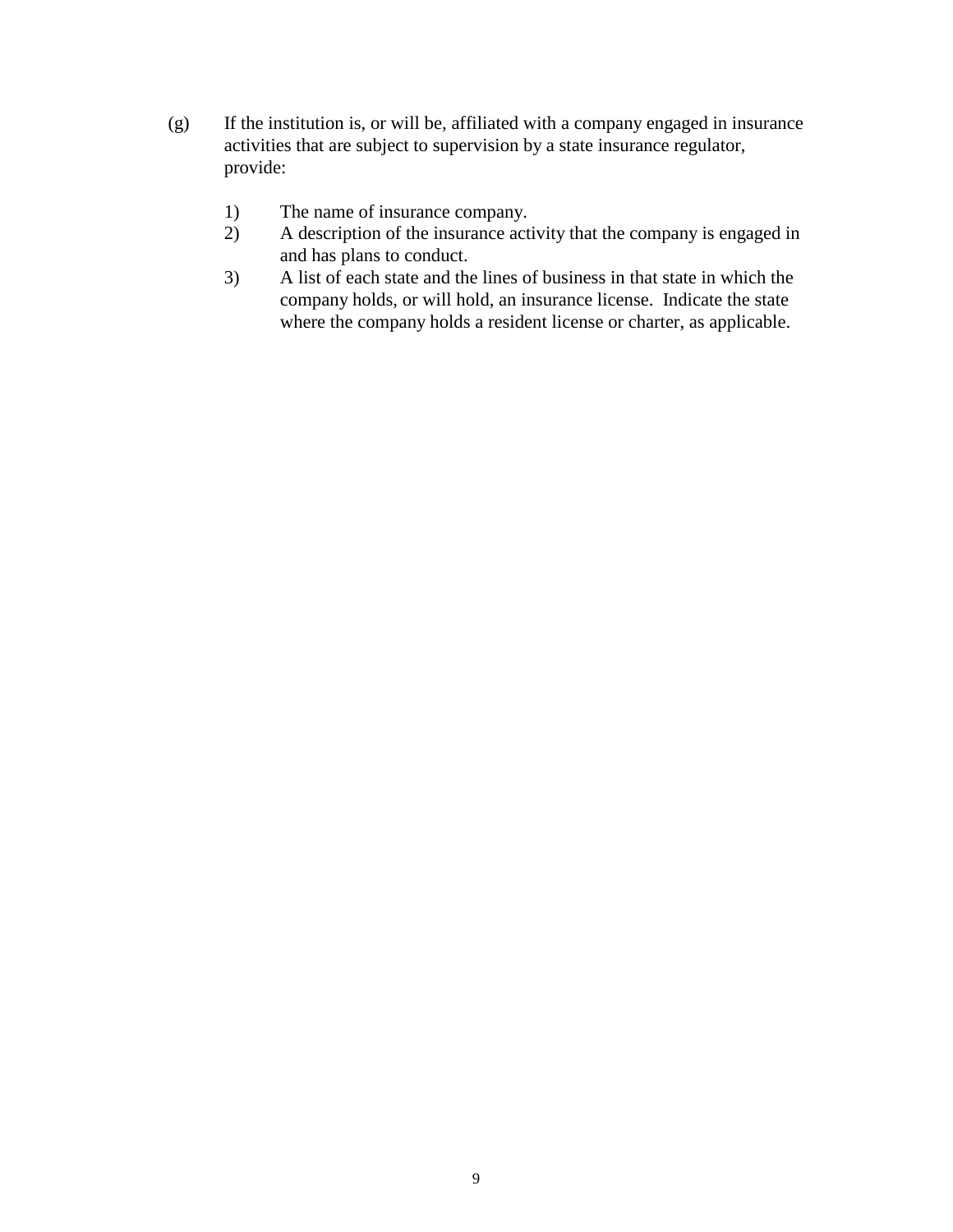#### **OCC CERTIFICATION**

We, the organizers, certify that the information contained in this application has been examined carefully and is true, correct, and complete, and is current as of the date of this submission. We also certify that any misrepresentations or omissions of material facts with respect to this application, any attachments to it, and any other documents or information provided in connection with the application for the organization of the proposed financial institution and federal deposit insurance may be grounds for denial or revocation of the charter and/or insurance, or grounds for an objection to the undersigned as proposed director(s) or officer(s) of the proposed financial institution, and may subject the undersigned to other legal sanctions, including the criminal sanctions provided for in 18 U.S.C. 1001, 1007, and 1014. We request that examiners be assigned to make any investigations necessary.

We acknowledge that approval of this application is in the discretion of the appropriate federal banking agency or agencies. Actions or communications, whether oral, written, or electronic, by an agency or its employees in connection with this filing, including approval of the application if granted, do not constitute a contract, either express or implied, or any other obligation binding upon the agency, other federal banking agencies, the United States, any other agency or entity of the United States, or any officer or employee of the United States. Such actions or communications will not affect the ability of any federal banking agency to exercise its supervisory, regulatory, or examination powers under applicable law and regulations. We further acknowledge that the foregoing may not be waived or modified by any employee or agent of a federal banking agency or of the United States.

| <b>Signature</b> | <b>Date</b> | <b>Typed Name</b> |  |
|------------------|-------------|-------------------|--|
|                  |             |                   |  |
|                  |             |                   |  |
|                  |             |                   |  |
|                  |             |                   |  |
|                  |             |                   |  |
|                  |             |                   |  |
|                  |             |                   |  |
|                  |             |                   |  |
|                  |             |                   |  |
|                  |             |                   |  |
|                  |             |                   |  |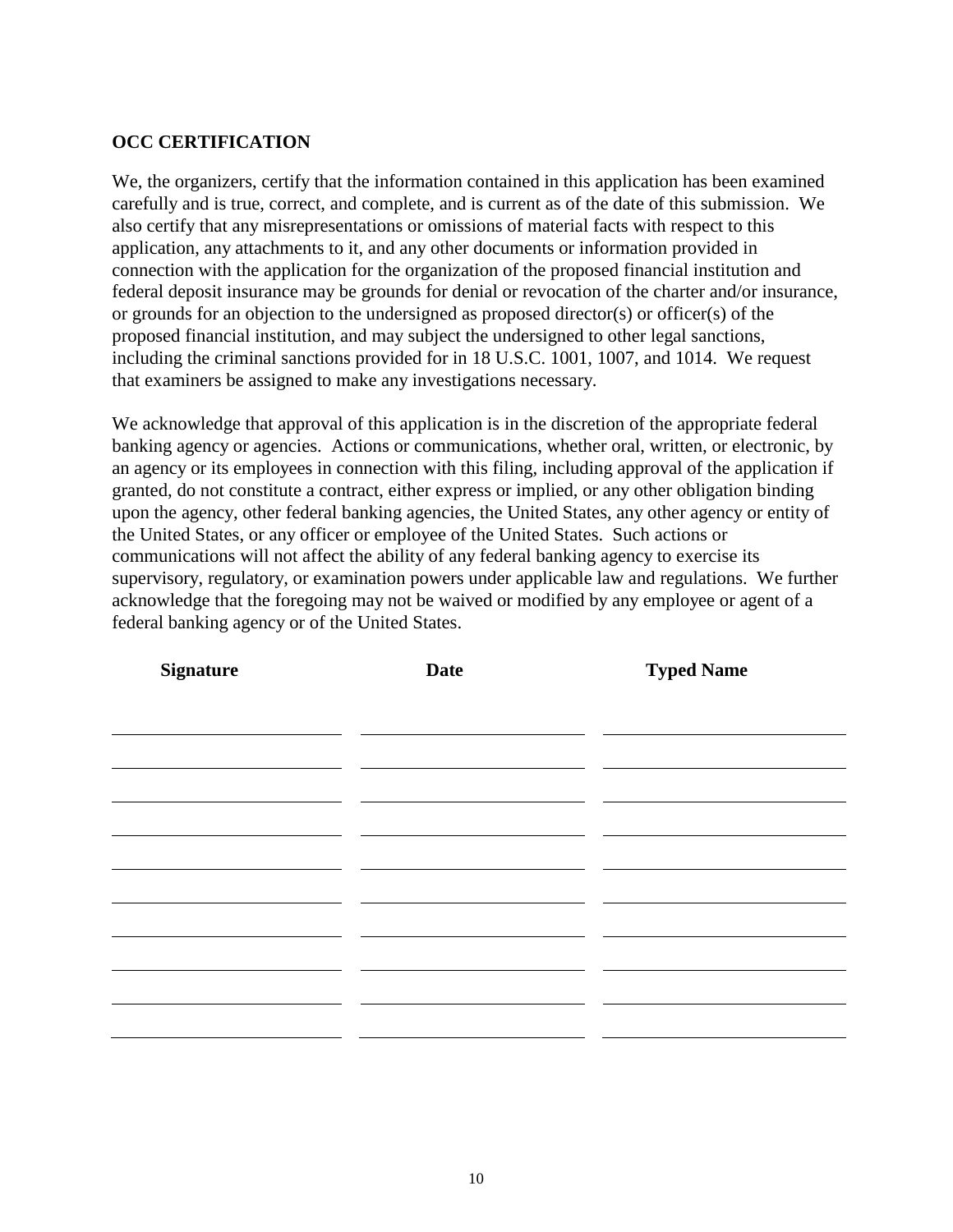#### **FDIC CERTIFICATION**

We, the organizers, certify that the information contained in this application has been examined carefully and is true, correct, and complete, and is current as of the date of this submission. We also certify that any misrepresentations or omissions of material facts with respect to this application, any attachments to it, and any other documents or information provided in connection with the application for the organization of the proposed financial institution and federal deposit insurance may be grounds for denial or revocation of the charter and/or insurance, or grounds for an objection to the undersigned as proposed director(s) or officer(s) of the proposed financial institution, and may subject the undersigned to other legal sanctions, including the criminal sanctions provided for in 18 U.S.C. 1001, 1007, and 1014. We request that examiners be assigned to make any investigations necessary.

We acknowledge that approval of this application is in the discretion of the appropriate federal banking agency or agencies. Actions or communications, whether oral, written, or electronic, by an agency or its employees in connection with this filing, including approval of the application if granted, do not constitute a contract, either express or implied, or any other obligation binding upon the agency, other federal banking agencies, the United States, any other agency or entity of the United States, or any officer or employee of the United States. Such actions or communications will not affect the ability of any federal banking agency to exercise its supervisory, regulatory, or examination powers under applicable law and regulations. We further acknowledge that the foregoing may not be waived or modified by any employee or agent of a federal banking agency or of the United States.

It is understood that the Board of Directors of the Federal Deposit Insurance Corporation (Corporation), in applying the factors set out in federal statutes, will consider the application only with respect to the general character or type of business stated and that the depository institution will not engage in any other business without the prior written consent of the Corporation.

It is further understood that federal deposit insurance will not become effective (a) until the proposed depository institution has been incorporated and authorized to engage in the business of receiving deposits, (b) until the board of directors of the depository institution has adopted a resolution ratifying and confirming the action of the incorporators in making this application with supporting information, (c) until the depository institution has fulfilled such requirements, if any, as the Corporation may impose as a condition of its approval of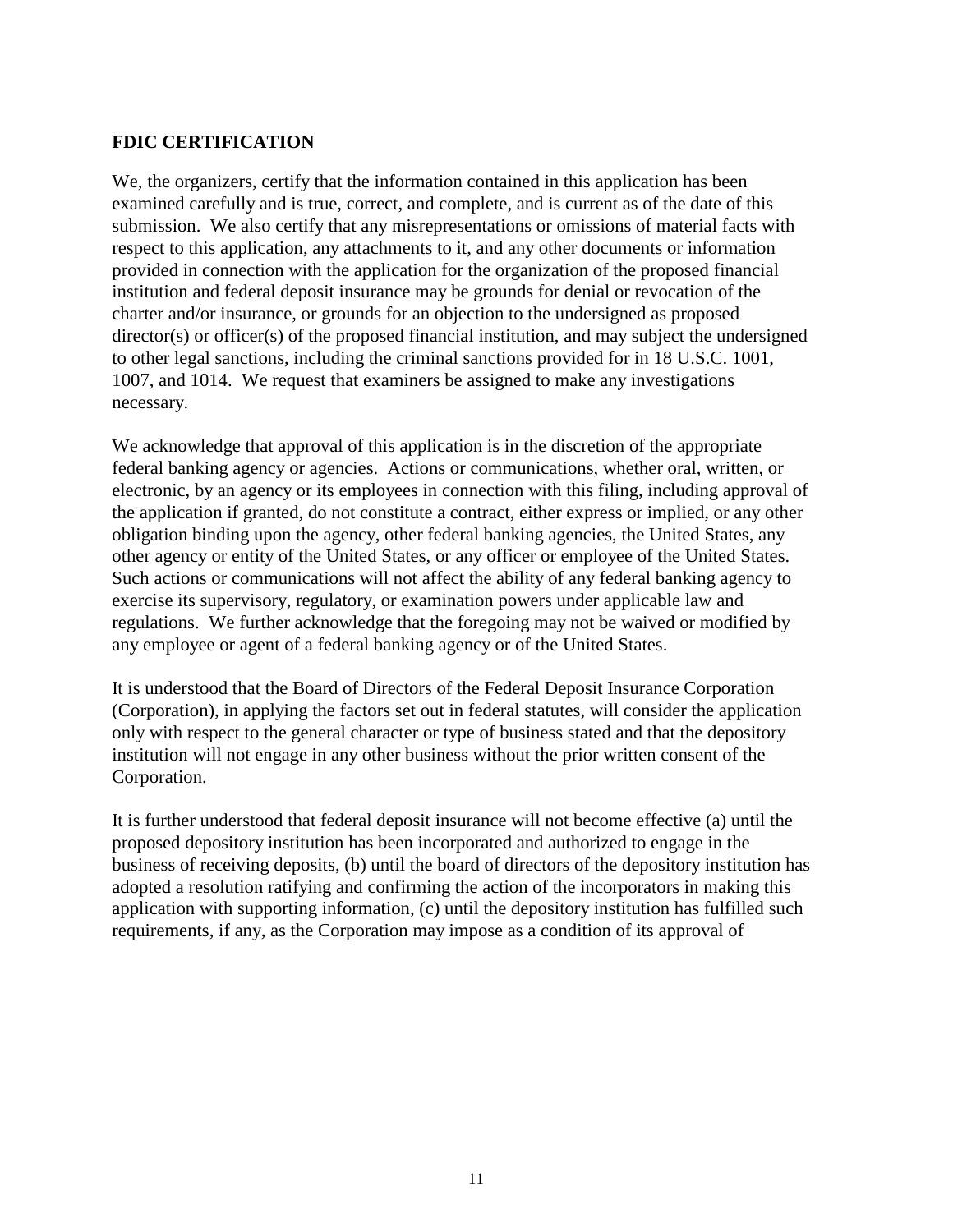this application, and (d) until the depository institution has been notified that its membership in the Corporation has been approved.

| <b>Signature</b> | <b>Date</b> | <b>Typed Name</b> |
|------------------|-------------|-------------------|
|                  |             |                   |
|                  |             |                   |
|                  |             |                   |
|                  |             |                   |
|                  |             |                   |
|                  |             |                   |
|                  |             |                   |
|                  |             |                   |
|                  |             |                   |
|                  |             |                   |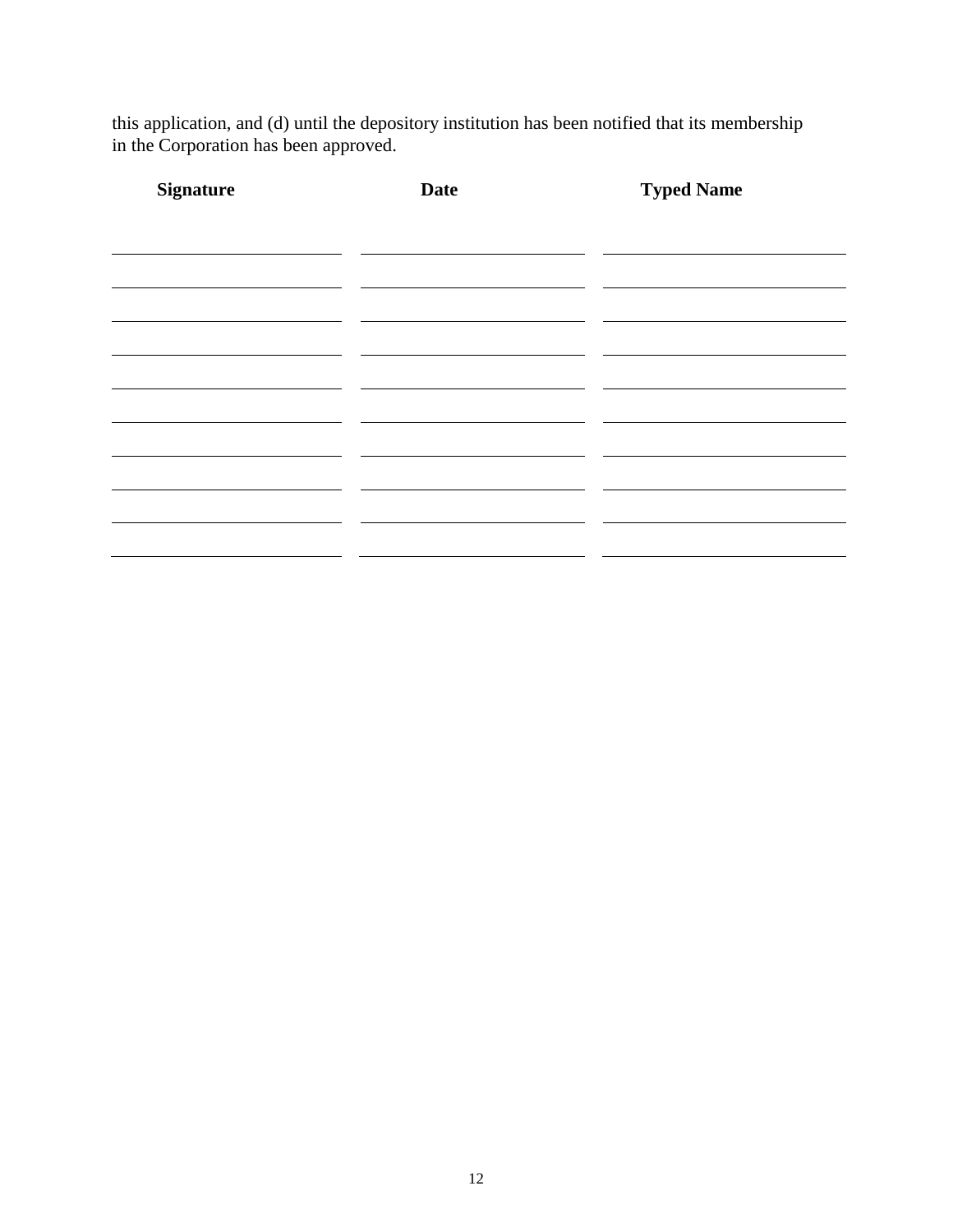### **OTS CERTIFICATION**

We, the organizers, certify that:

(i) The information contained in this application has been examined carefully and is true, correct, and complete, and is current as of the date of this submission.

(ii) Any misrepresentations or omissions of material facts with respect to this application, any attachments to it, and any other documents or information provided in connection with the application for the organization of the proposed financial institution and federal deposit insurance may be grounds for denial or revocation of the charter and/or insurance, or grounds for an objection to the undersigned as proposed director(s) or officer(s) of the proposed association, and may subject the undersigned to other legal sanctions, including the criminal sanctions provided for in 18 U.S.C. 1001, 1007, and 1014.

(iii) The undersigned will not represent themselves as authorized to organize such association until this application is approved and, upon notification that the application has been approved, they will proceed only in accordance with the provisions of the Home Owners' Loan Act of 1933, as amended, and with rules and regulations made thereunder.

(iv) The undersigned are not acting in this application as representative or on behalf of any person, partnership, association, or corporation undisclosed to the Office of Thrift Supervision.

(v) No charge or expense incurred in connection with the organization of the association shall be charged to the association.

(vi) No funds or money will be accepted for deposit or collected on account by or for the association until this application is approved and its organization has been completed.

(vii) *For mutual associations*, an organizational committee will be created promptly upon approval of this application, and the committee members will serve as temporary officers of the association until officers are elected by the members of the association.

We request that examiners be assigned to make any investigations necessary.

We also acknowledge that approval of this application is in the discretion of the Office of Thrift Supervision. Actions or communications, whether oral, written, or electronic, by the Office of Thrift Supervision or its employees in connection with this filing, including approval of the application if granted, do not constitute a contract, either express or implied, or any other obligation binding upon the Office of Thrift Supervision, other federal banking agencies, the United States, any other agency or entity of the United States, or any officer or employee of the United States. Such actions or communications will not affect the ability of any federal banking agency to exercise its supervisory, regulatory, or examination powers under applicable law and regulations. We further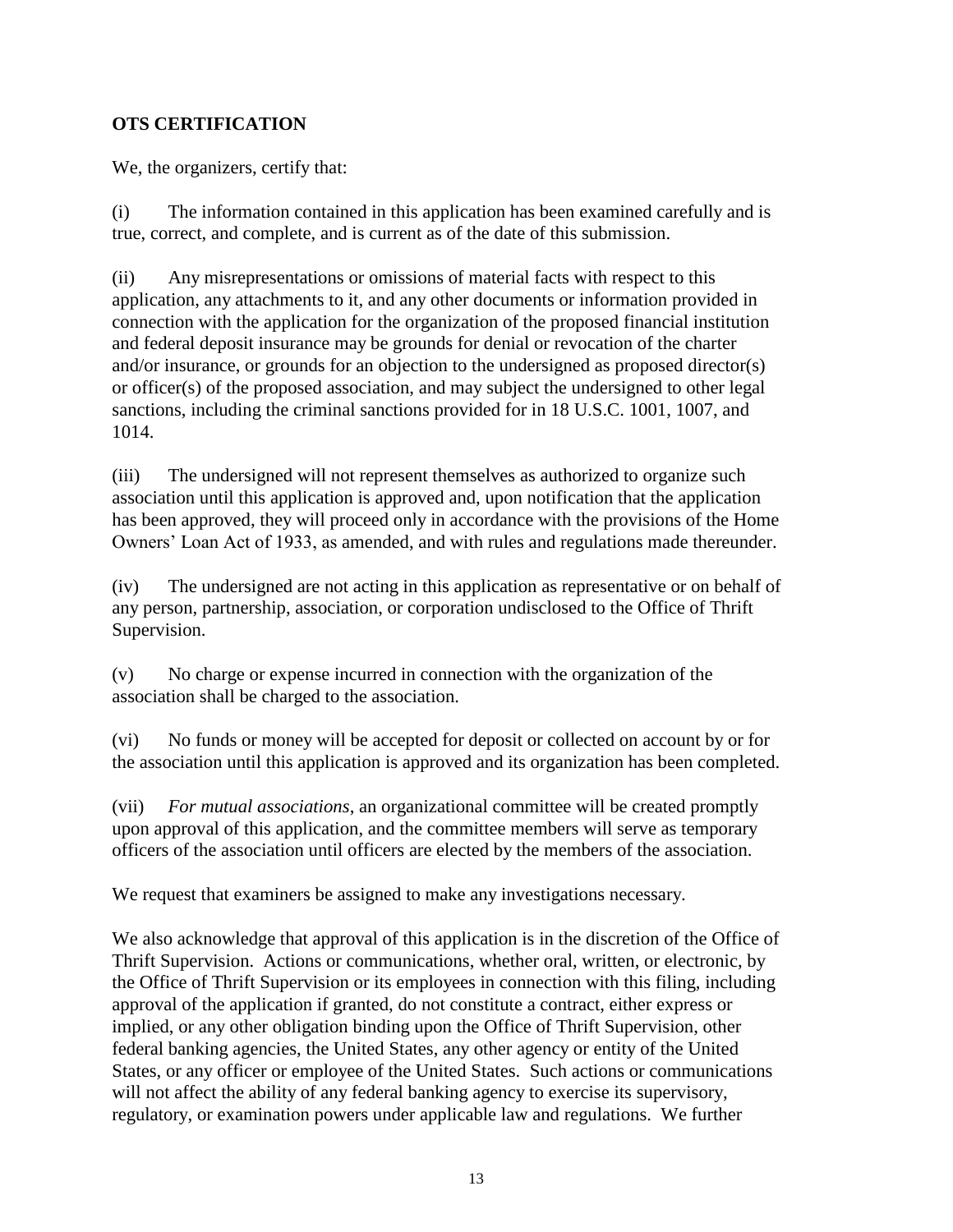acknowledge that the foregoing may not be waived or modified by any employee or agent of a federal banking agency or of the United States.

| <b>Signature</b> | <b>Date</b> | <b>Typed Name</b> |  |
|------------------|-------------|-------------------|--|
|                  |             |                   |  |
|                  |             |                   |  |
|                  |             |                   |  |
|                  |             |                   |  |
|                  |             |                   |  |
|                  |             |                   |  |
|                  |             |                   |  |
|                  |             |                   |  |
|                  |             |                   |  |
|                  |             |                   |  |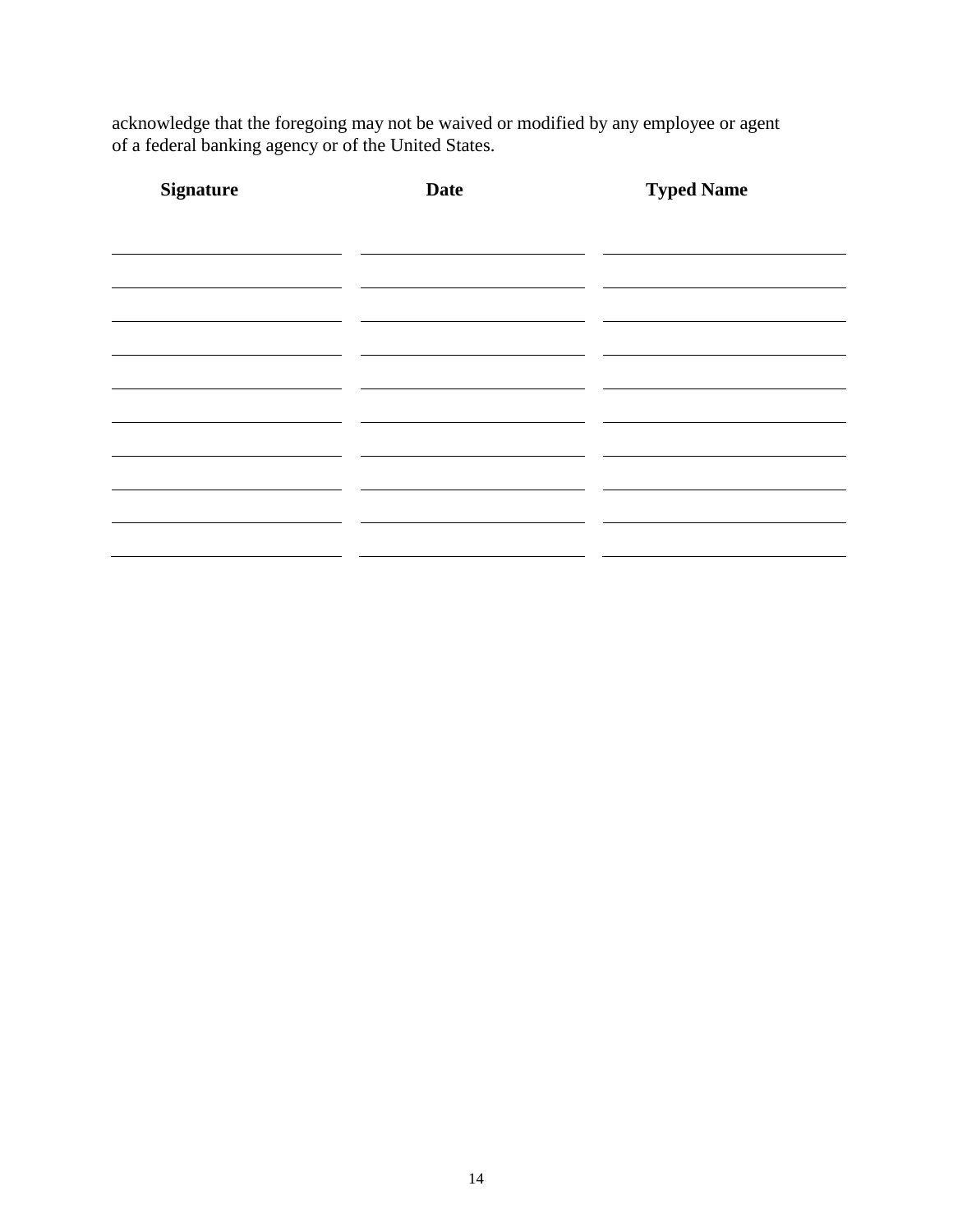# **EXHIBITS** (check all that apply)

| <b>Business Plan</b><br><b>Financial Projections</b>                                    |
|-----------------------------------------------------------------------------------------|
| <b>CRA Plan</b>                                                                         |
| Articles of Association, Articles of Incorporation, or Charter                          |
| <b>Bylaws</b>                                                                           |
| Oath of Director                                                                        |
| Interagency Biographical and Financial Reports                                          |
| Fingerprint cards (appropriate regulatory agency)                                       |
| Publication Certification/Affidavit/Notice of Publication                               |
| Copies of contracts/agreements<br>Employment/compensation<br>Service providers<br>Other |
| <b>Stock Benefit Plans</b>                                                              |
| Economic survey or market feasibility study<br>Market Area Map                          |
|                                                                                         |
| <b>Offering Materials</b>                                                               |
| Proposed stock certificate                                                              |
| Corporate or holding company audited statements or financial reports                    |
| OCC/OTS/state filing fee                                                                |
| Copy of policies, specify:                                                              |
| <b>OTS ONLY:</b>                                                                        |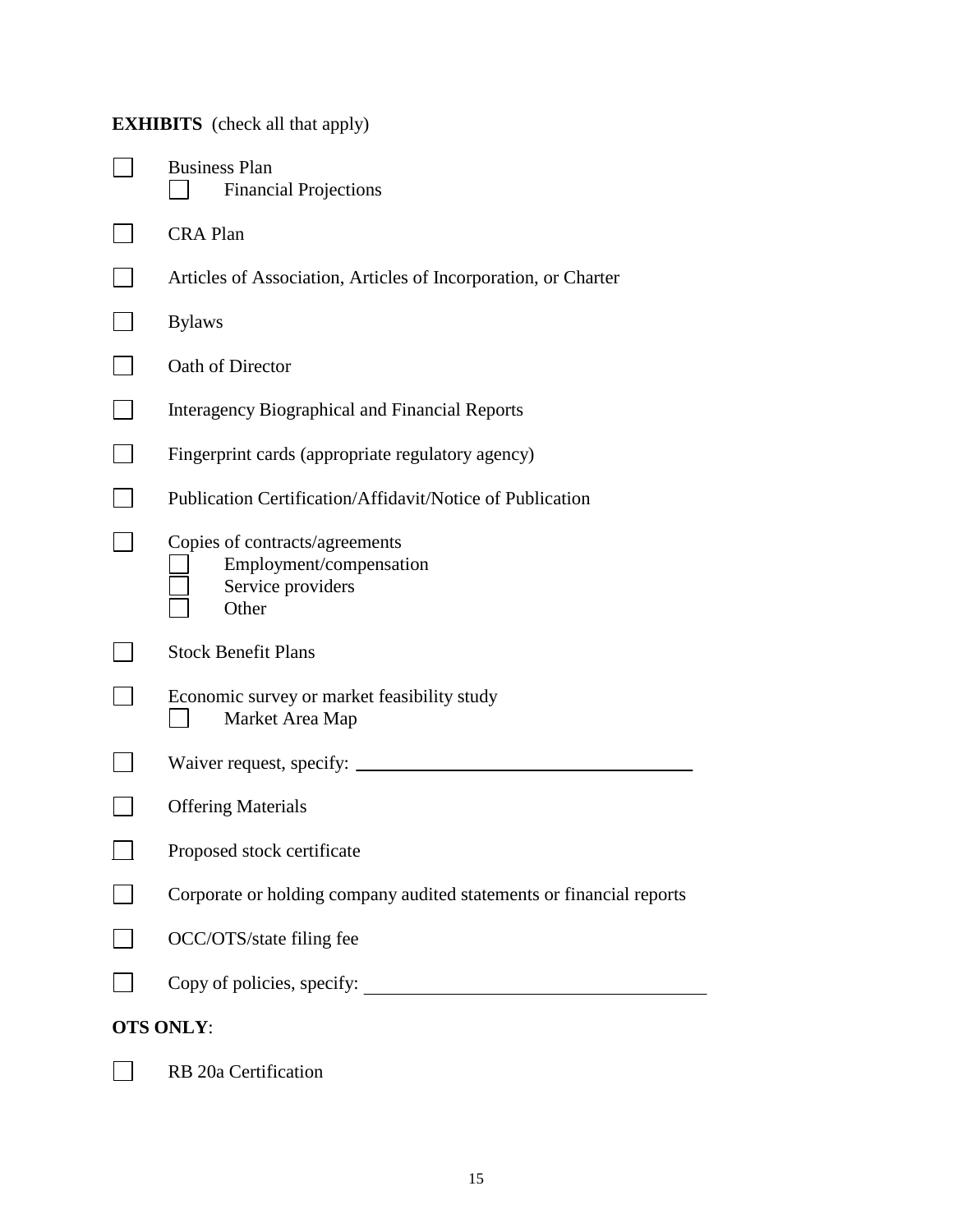## **Oath of the Bank Director**

| <b>Bank Name</b> | Date |
|------------------|------|
| State of         |      |
| County of        |      |

I, the undersigned, a (proposed) director of the above-named bank do solemnly swear (affirm) that:

As a director, I have a legal responsibility and a fiduciary duty to shareholders to administer the depository institution's affairs faithfully and to oversee its management. In carrying out my duties and responsibilities, I shall exercise reasonable care and place the interests of the depository institution before my own interests. I shall fulfill my duties of loyalty and care to the above-named depository institution.

I shall, commensurate with my duties, diligently and honestly administer the affairs of the depository institution, and I shall not knowingly violate, or willingly permit to be violated, any applicable statute or regulation. I shall ensure that I learn of changes in statutes, regulations, and policies of the Office of Comptroller of the Currency, the Federal Deposit Insurance Corporation, or any state to whose jurisdiction my association is subject, which affect my duties, responsibilities, or obligations as a director and affiliated person of the association.

I am the owner, in good faith and in my own right, of the number of shares of stock that the law requires. I have either subscribed for this stock or it is issued and outstanding, and it is not hypothecated, or in any way pledged, as security for any loan or debt.

I shall attend meetings of the board of directors and participate fully on all committees of the board to which I am appointed.

Signature Typed Name Mailing Address \_\_\_\_\_\_ City State <u>State</u> ZIP Code

#### **Notary's Affirmation**

Sworn to before me and subscribed in my presence, this day of , \_\_\_\_\_\_\_\_.

Notary Public My Commission Expires \_\_\_\_\_\_\_\_\_\_\_\_\_\_\_\_\_\_\_\_\_\_\_\_\_\_\_\_\_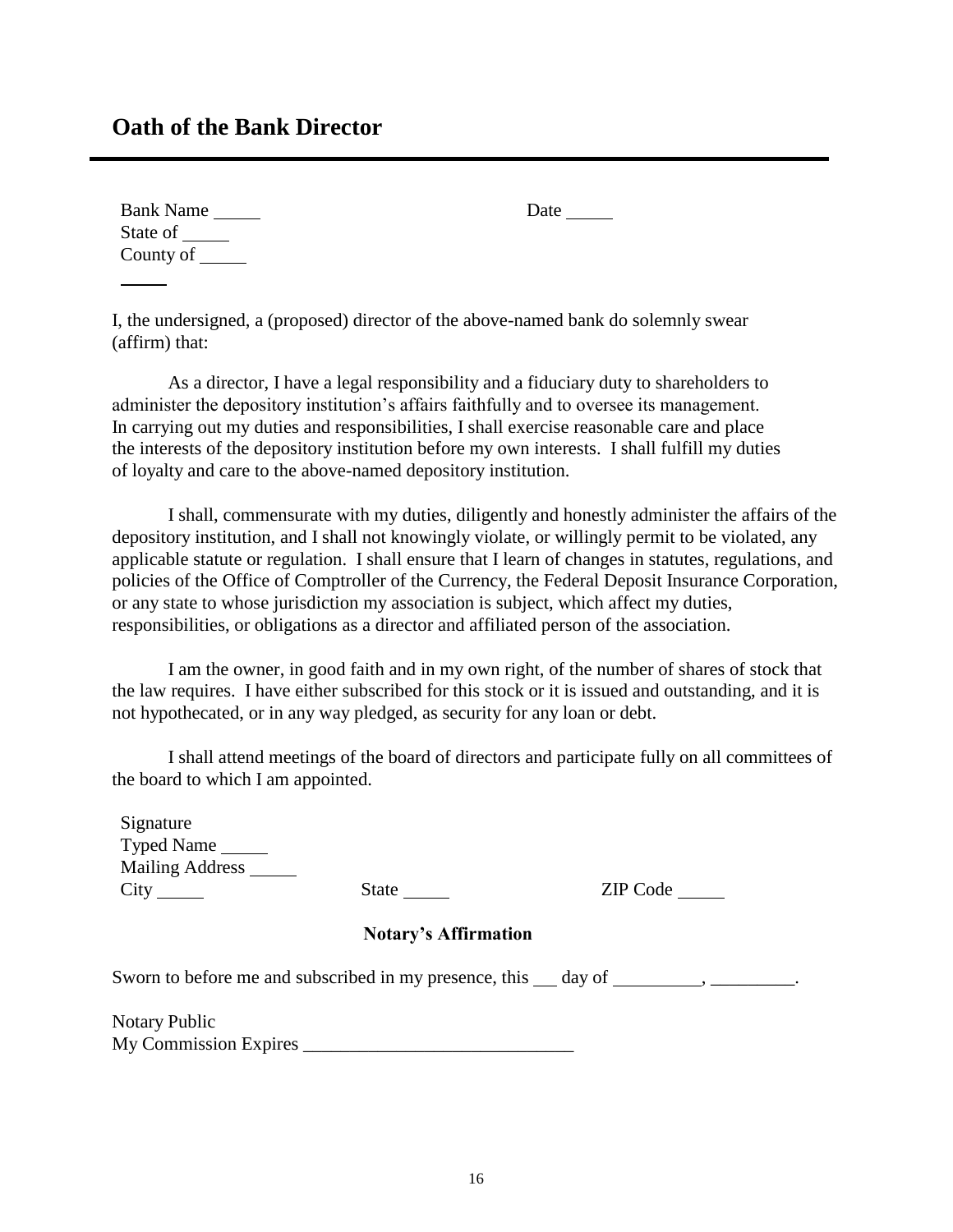# **Oath of Savings Association Director**

| Name of Savings Association |        |       |  |
|-----------------------------|--------|-------|--|
| City                        | County | State |  |

I, the undersigned, a [proposed] director of the above-named savings association, do solemnly swear (affirm) as follows:

1. I acknowledge that service as a director of a federally insured savings association is an important undertaking that carries with it significant duties and responsibilities. I have read and understand the OTS Directors' Responsibilities Guide describing the duties of directors and officers of savings association.

2. As a director of the above-named savings association, I have a legal responsibility and a fiduciary duty to its shareholders and creditors and to the applicable federal deposit insurance funds to administer the savings association's affairs faithfully and to oversee its management. In carrying out my duties and responsibilities, I shall exercise reasonable care and place the interests of the savings association before my own interests. I shall fulfill my duties of loyalty and care to the above-named savings association.

3. I shall diligently and honestly administer the affairs of the savings association, and I shall not knowingly violate, or willingly permit to be violated, any applicable statute or regulation. I shall ensure that I learn of changes in statutes, regulations, and policies of the Office of Thrift Supervision and the Federal Deposit Insurance Corporation or any state to whose jurisdiction my association is subject, which affect my duties, responsibilities, or obligations as a director and affiliated person of the savings association.

4. I shall attend meetings of the board of directors and participate fully on all committees of the board to which I am appointed.

| Signature              |                             |                                                                                          |
|------------------------|-----------------------------|------------------------------------------------------------------------------------------|
| <b>Type Name</b>       |                             |                                                                                          |
| <b>Mailing Address</b> |                             |                                                                                          |
| City                   | State                       | ZIP Code                                                                                 |
| Date                   |                             |                                                                                          |
|                        | <b>Notary's Affirmation</b> |                                                                                          |
|                        |                             | Sworn to before me and subscribed in my presence this _____ day of __________, ________. |
|                        | My Commission Expires       |                                                                                          |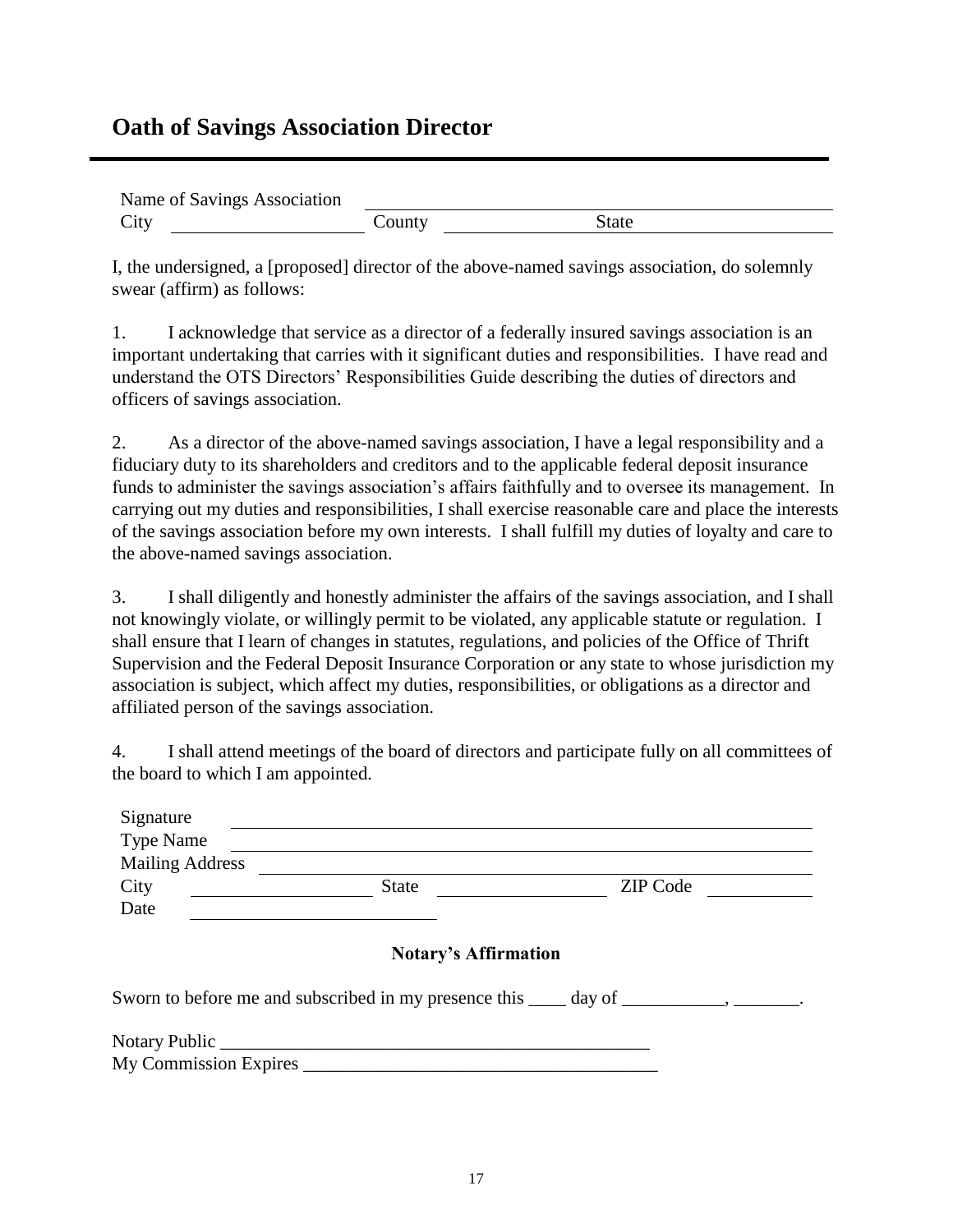# **Business Plan Guidelines**

## **Preparation and Use**

The business plan should be an integral part of the management and oversight of a financial institution (institution). It should establish the institution's goals and objectives. It is a written summary of how the business will organize its resources to meet its goals and how the institution will measure progress.

The business plan should be a comprehensive plan, which is the result of in-depth planning by the institution's organizers and management. It should realistically forecast market demand, customer base, competition, and economic conditions. The plan must reflect sound banking principles and demonstrate realistic assessment of risk in light of economic and competitive conditions in the market to be served. An institution with a special purpose or focus (for example, credit card, trust only, cash management, or bankers' bank) should address this special or unique feature in detail in the appropriate sections of the plan.

The business plan should cover three years and provide detailed explanations of actions that are proposed to accomplish the primary functions of the institution. The description should provide enough detail to demonstrate that the institution has a reasonable chance for success, will operate in a safe and sound manner, and will have adequate capital to support the risk profile.

For any institution with an Internet or alternative electronic delivery channel, the plan should contain a clear and detailed definition of the market the institution plans to serve and the products and services it will provide through electronic channels. Because the Internet has a potential global market and can reach anyone with Internet access, the selected information on market area and products and services is essential. The marketing plan should explain how the institution would achieve brand recognition.

### **Confidentiality**

Any Applicant desiring confidential treatment of specific portions of the plan and projections must submit the request in writing. The request must discuss the justification for the requested treatment. The Applicant's reasons for requesting confidentiality should specifically demonstrate the harm (for example, loss of its competitive position, invasion of privacy) that would result from public release of information (5 U.S.C. 552 or relevant state law). Information for which confidential treatment is requested should be: (1) specifically identified in the public portion of the application (by reference to the confidential section); (2) separately bound; and (3) labeled "Confidential." The Applicant should follow the same procedure when requesting confidential treatment for the subsequent filing of supplemental information to the plan.

The Applicant should contact the appropriate regulatory agency for specific instructions regarding requests for confidential treatment. The appropriate regulatory agency will determine whether the information will be treated as confidential and will advise the Applicant of any decision to publicly release information labeled as "Confidential."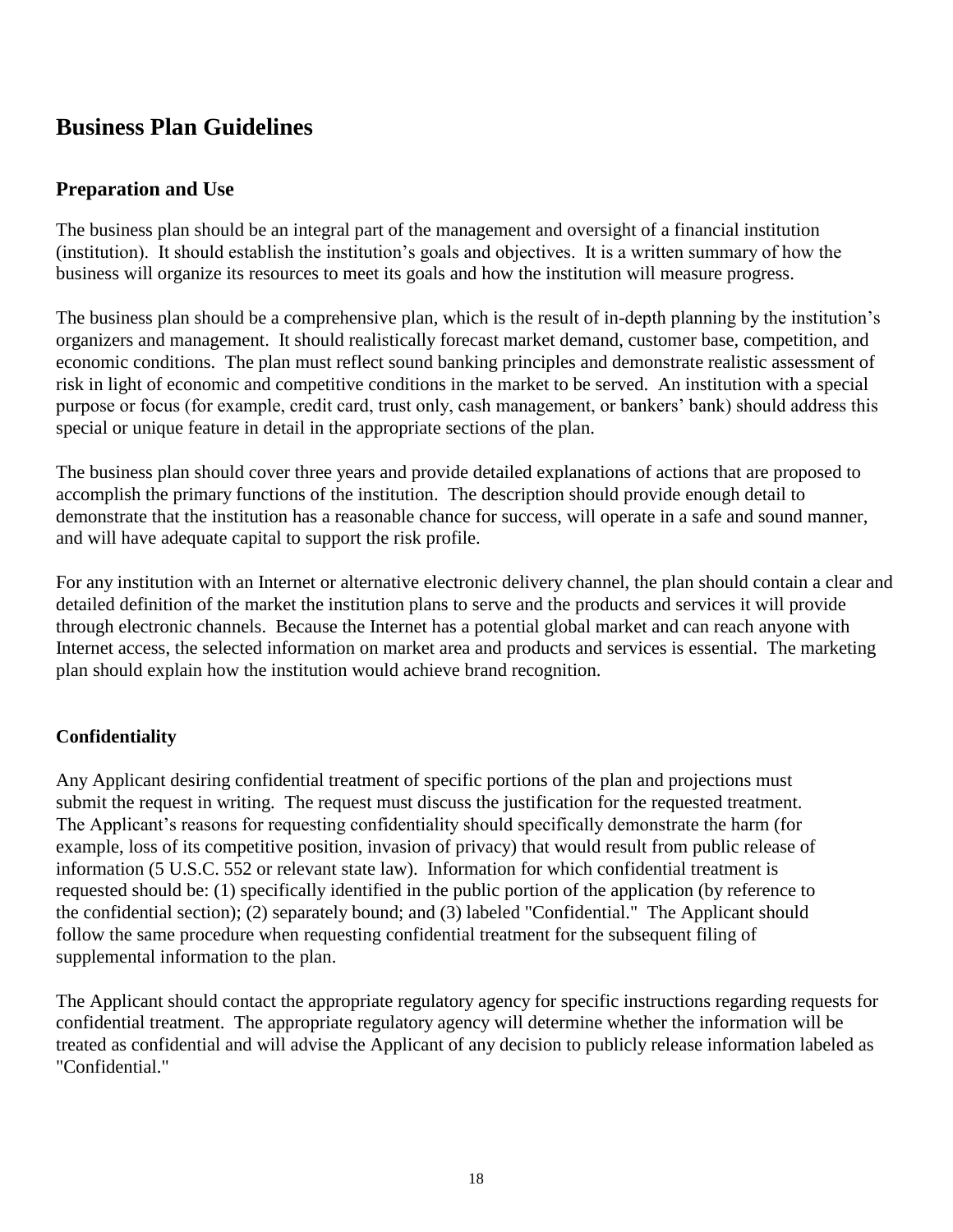# **BUSINESS PLAN**

### **I. Table of Contents**

#### **II. Executive Summary**

Describe the highlights of the plan.

#### **III. Description of Business**

- A. Describe the institution's business and any special market niche, including the products, market, services, and nontraditional activities.
- B. If in a holding company structure, discuss the operations of the organization, including a brief detail of the organizational structure and interaction between the institution and its affiliates.
- C. Describe the extent, if any, that there are or will be transactions with affiliated entities or persons. Include terms.
- D. Discuss the legal form and stock ownership of the institution and any investment in subsidiaries or service corporations.
- E. For an operating company, describe the present financial condition and current resources, such as office network, staff, and customer base. Specifically discuss the strengths and weaknesses.
- F. Describe the proposed location, office quarters, and any branch structure.
- G. Discuss any growth or expansion plans, including additional branches, other offices, mergers, or acquisitions.

### **IV. Marketing Plan**

*A marketing plan should provide in detail factual support that the institution has reasonable prospects to achieve the revenue projections, customer volume, and key marketing and income targets. The analysis should be based on the most current data available, and the sources of information should be referenced. This section should contain an in-depth discussion of the major planning assumptions for the market analysis, economic, and competitive components used to develop the plans, objectives, and the basis for the assumptions.*

- A. Product Strategy
	- 1) List and describe the general terms of the planned products and services, including activities of any subsidiaries. Discuss any plans to engage in any subprime or speculative lending, including plans to originate loans with high loan-to-value ratios.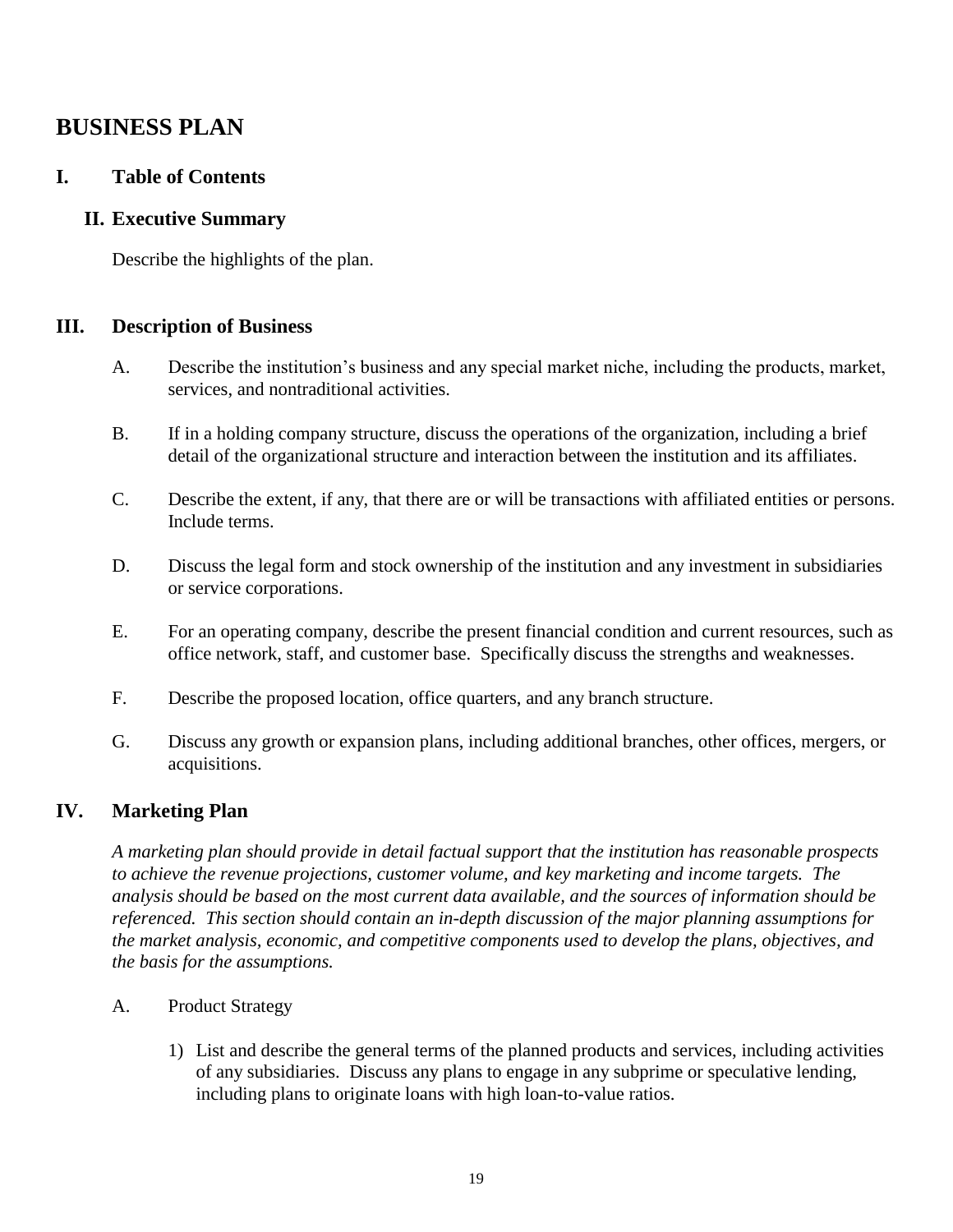- 2) Discuss how the institution will offer products and services over the three years, indicating any variation in the different market areas or distribution channels, and include the time frame for the introduction and the anticipated cost associated with each.
- 3) Describe the institution's plans to engage in any secondary market/mortgage banking activity, including loan participations. Discuss plans to use forward take-out commitments or engage in loan securitization. Describe any plans to engage in hedging activity to mitigate the risks of this activity. Also, discuss plans to retain recourse and servicing.
- 4) Describe the primary sources of loans and deposits and the major methods to solicit them. If using brokers or agents, provide full details of the nature and extent of all such activities, including sources, amounts, fees, and any intended tie-in of compensatory arrangements with the broker or agent.
- 5) Describe any arrangements with e-commerce businesses (for example, links to another's Web site to shop, order, or purchase goods and/or services online).
- B. Market Analysis
	- 1) Describe the intended target market and the geographical market area(s).
	- 2) Describe the demographics of the target market population (for example, age, education, and occupation).
	- 3) *For an OTS filing*, discuss in detail any current and/or proposed actions to accomplish the institution's commitment to promote home financing.
- C. Economic Component<sup>9</sup>

l

- 1) Describe the economic forecast for the three years of the plan. The plan should cover the most likely scenario and discuss possible economic downturns.
- 2) Indicate any national, regional, or local economic factors that may affect the operations of the institution. Include an analysis of any anticipated changes in the market, the factors influencing those changes, and the effect they will have on the institution.
- 3) Describe the current economic characteristics of the proposed market(s), for example, size, income, and industry and housing patterns.
- 4) Based on the economic characteristics described previously, discuss the economic factors that influence the products and services to be offered. A more in-depth discussion is warranted when different types of services are identified for different market areas in the Description of Business section.

<sup>&</sup>lt;sup>9</sup> If obtained, discuss any independent economic survey or market feasibility study.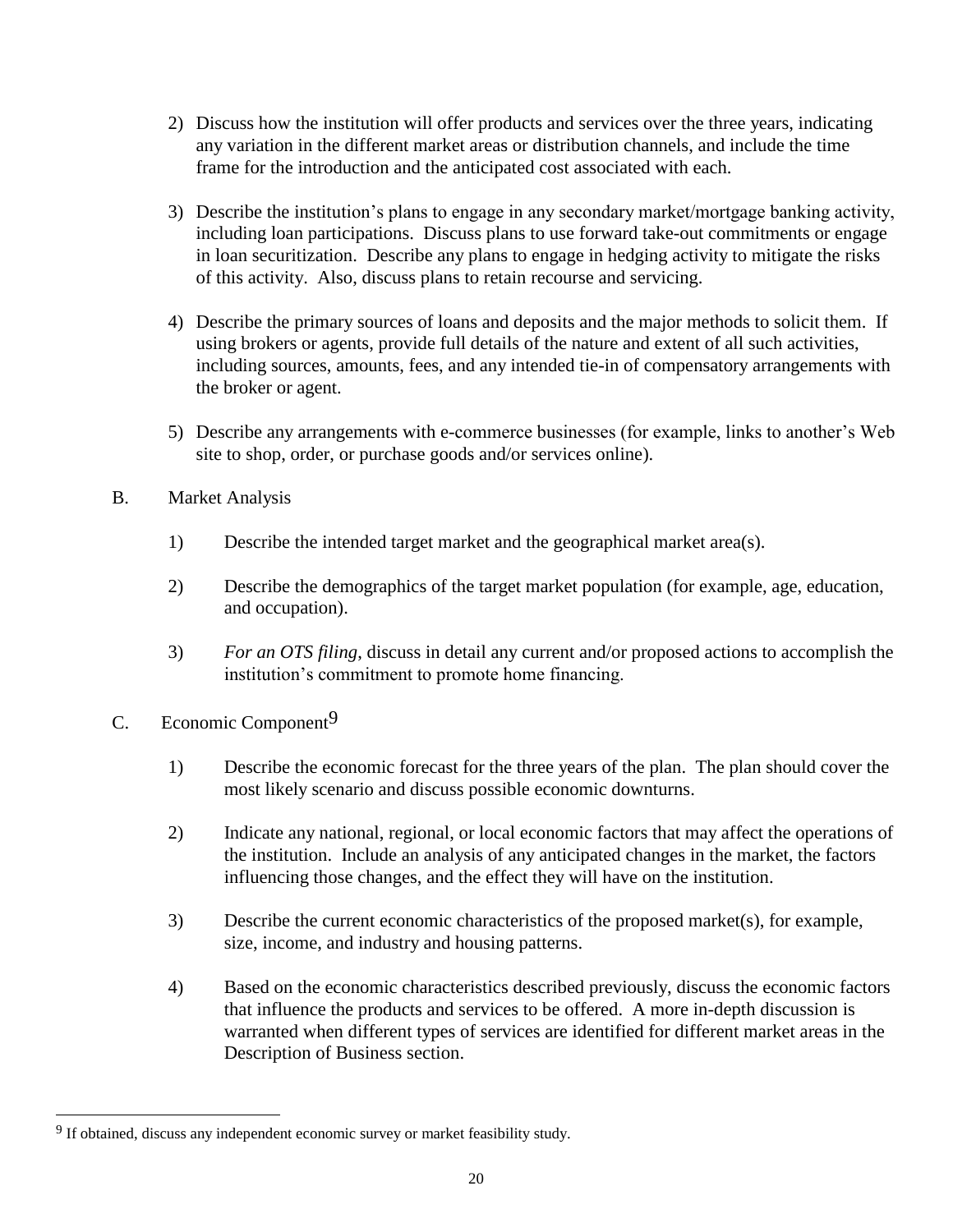- D. Competitive Analysis
	- 1) Compare and contrast the institution's product strategy with its principal competitors in the target market(s). Include expected results in terms of relative strength, market share, and pricing.
	- 2) Discuss the overall marketing/advertising strategy, including approaches to reach target market through the marketing of brand, products, and services. Outline the specific medium that will be used, including timing and level of advertising efforts.
	- 3) Discuss potential competition in the target market(s).

### **V. Management Plan — Directors and Officers**

- A. Provide the number of organizers and/or directors. Provide a list of board committees and a brief explanation of the responsibilities of each committee.
- B. Describe the organizational structure and provide an organizational chart, indicating the number of officers and employees. Describe the duties and responsibilities of the senior executive officers. Describe any management committees that are or will be established.
- C. Discuss the institution's plans to address management succession, including any management training program or other available resources.

### **VI. Records, Systems, and Controls**

- A. Describe the institution's current and/or proposed accounting and internal control systems, indicating any use of electronic processing systems.
- B. Describe management's proposed internal audit function. The description should set forth the independence of the department and the scope and frequency of audits. Discuss the experience and education of the audit staff. If external auditors will be used for internal audits, provide similar information for the external auditors.
- C. Describe the compliance management programs, addressing independence, scope, frequency, and staff qualifications. Discuss how the institution will respond to consumer complaints.
- D. State plans for an annual audit by independent public accountants.
- E. Discuss the functions that will be outsourced and what the institution will do in-house.

### **VII. Financial Management Plan**

A. Capital and Earnings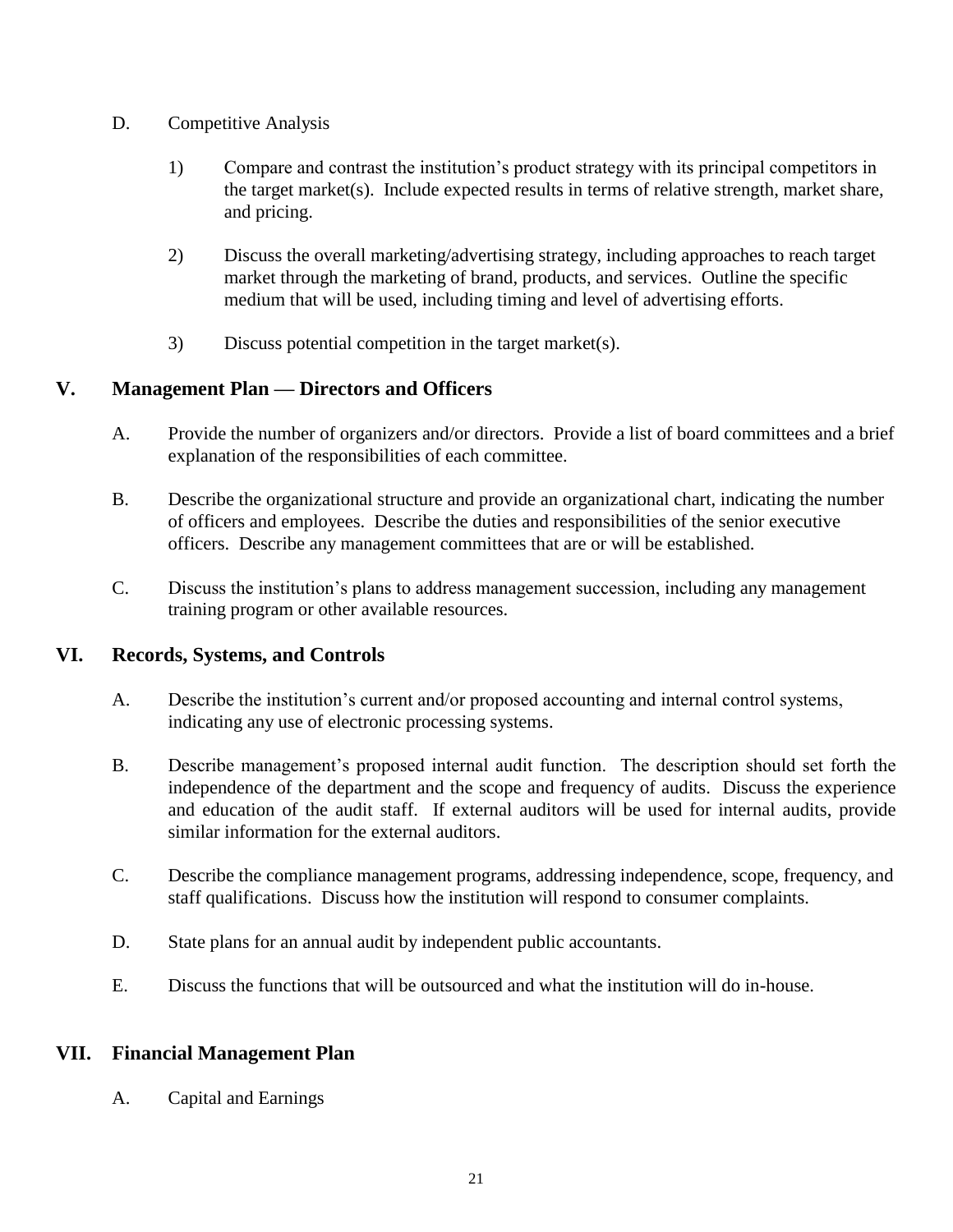- 1) Discuss the capital goals and the means to achieve them.
- 2) Discuss the earnings goals in terms of return on assets, net interest margin, or other profitability measurements, and summarize the strategies to achieve those goals.
- 3) Discuss the plan for raising capital and for financing growth, with particular emphasis on conformance with regulatory capital requirements.
- 4) Discuss the adequacy of the proposed capital structure relative to internal and external risks, planned operational and financial assumptions, including technology, branching, and projected organization and operating expenses. Present a thorough justification to support the proposed capital, including any off-balance-sheet activities contemplated.
- 5) Describe the debt service requirements for any debt that will be issued at the holding company level to capitalize the institution.
- 6) Discuss the use of options, warrants, and/or other benefits associated with the institution's capital.
- 7) Summarize the dividend policy.
- B. Liquidity and Funds Management
	- 1) Discuss how the institution will identify and measure liquidity risk.
	- 2) Discuss the institution's plan to monitor and control its liquidity risk, including funding sources (deposits, borrowings, securitizations). Include holding company support, if any.
	- 3) Describe any plans to borrow funds from any financial institutions or other sources, including the amount, composition, interest rate, maturity, purpose, and collateral.
	- 4) Discuss the type of investment securities the institution plans to purchase.
- C. Sensitivity to Market Risk
	- 1) Discuss the institution's objectives, strategies, and risk tolerance for interest rate risk.
	- 2) Discuss how the institution will identify and measure interest rate risk.
	- 3) Discuss the institution's asset and liability portfolio in terms of sensitivity to interest rate changes and the impact of earnings and capital and net portfolio value.10 Discuss the risk limits to control interest rate risk.

l

<sup>10</sup> For OTS filing, see Thrift Bulletin 13a.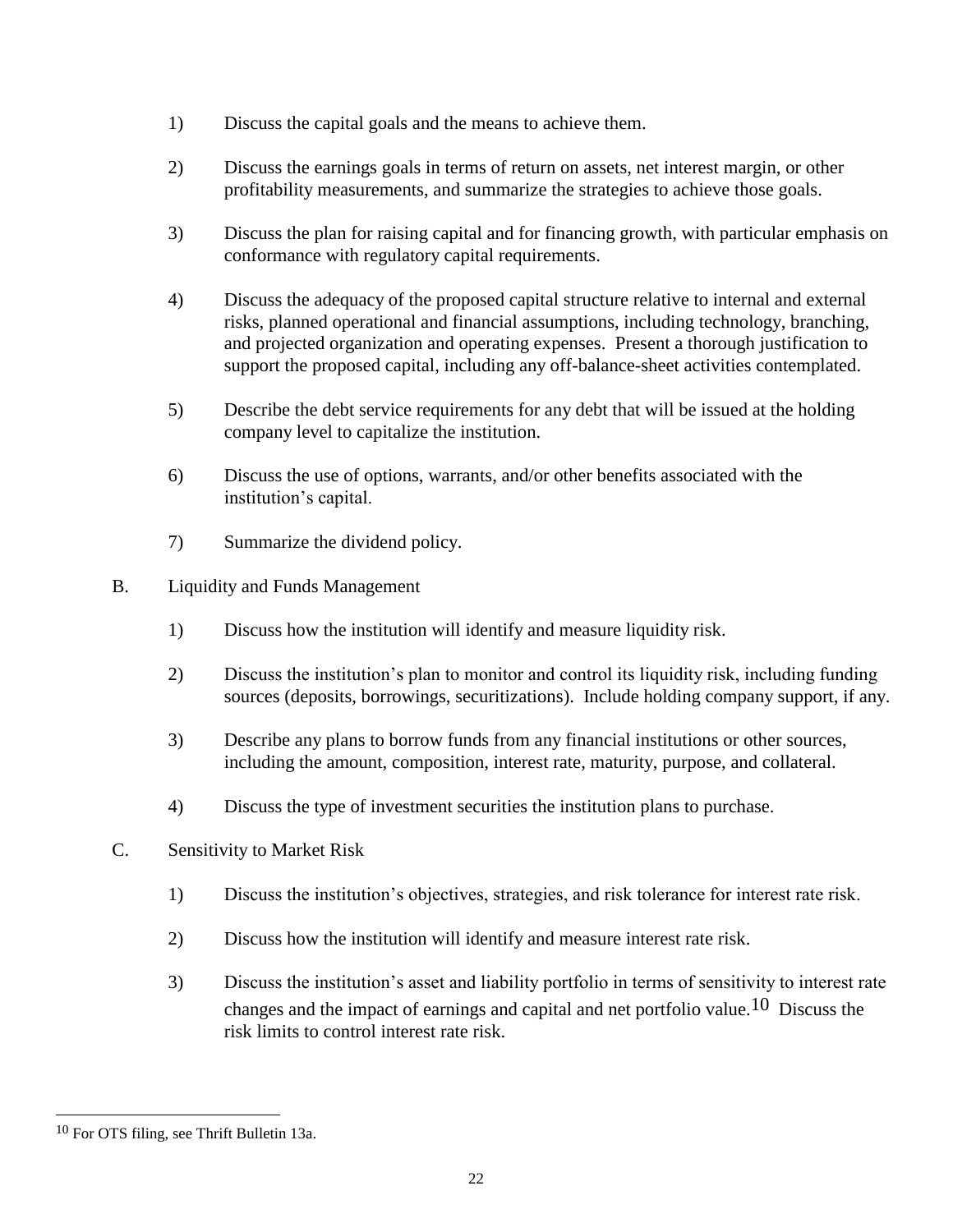- 4) Describe any plans to use hedging activities (for example, futures, options, interest rate swaps, or other derivative instruments).
- D. Credit Risk
	- 1) Discuss how the institution will identify and measure credit risk.
	- 2) Describe the loan review program, addressing independence, scope, frequency, and staff qualifications.
	- 3) Describe the methodology used to determine the allowance for loan and lease losses.

### **VIII. Monitoring and Revising the Plan**

- A. Describe how the board of directors will monitor adherence to the business plan.
- B. Describe how the board of directors will adjust and amend the plan to accommodate significant or material economic changes.

## **IX. Alternative Business Strategy (Optional unless your regulator requires)**

An alternative business strategy details how an institution will operate under scenarios in which market conditions differ significantly from those projected in this business plan. This alternative business strategy should be realistic about the business risks and incorporate sound management of such risks. This alternative strategy should consider potential adverse scenarios relating to the asset or liability mixes, interest rates, operating expenses, marketing costs, and growth rates. This discussion should include realistic plans for how the bank would access additional capital, if needed, in the future and, if applicable, contingency funding plans that address strategies for managing potential liquidity fluctuations. This plan also should discuss any financial safeguards to offset unexpected costs and remain well capitalized.

Periodically, the institution should update this section, especially as the institution becomes more complex and as industry conditions change.

## **X. Financial Projections**

A. Provide financial information for opening day *pro forma* and quarterly projections for the three years of operations. Also provide annual totals for the Income Statement. The line items in the financial statements should be consistent with the Consolidated Reports of Condition and Income or the Thrift Financial Report  $(Report)^{11}$  so that projected items may be compared conveniently with actual performance. The following reports should be used:

<sup>11</sup> See FDIC's Web site,<http://www.fdic.gov/regulations/resources/call/crinst/callinst.html> or [http://www.ots.treas.gov](http://www.ots.treas.gov/) (link to TFR form and instructions).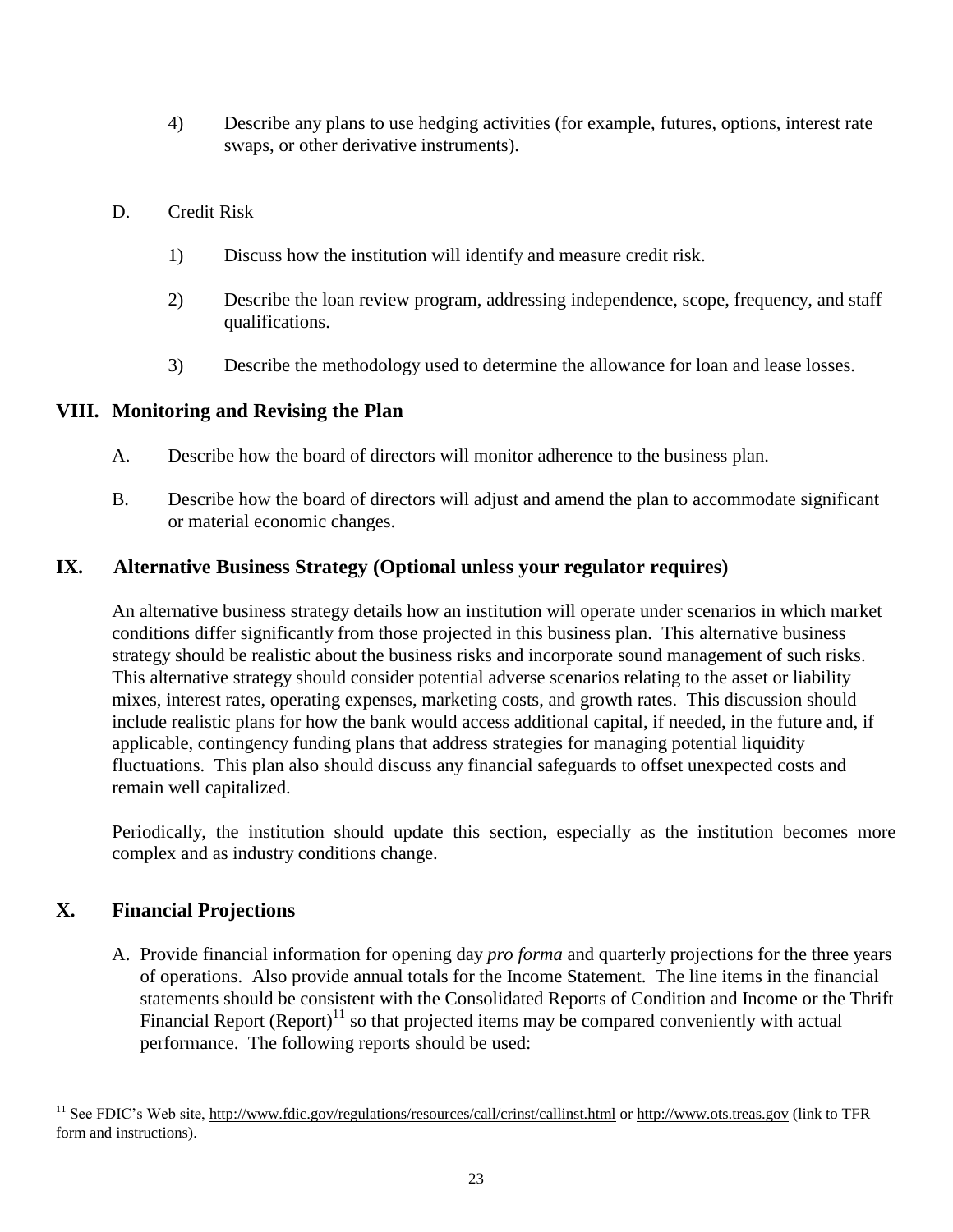Projected Balance Sheet (Schedule RC or SC)

Projected Income Statement (Schedule RI or SO) Regulatory Capital Schedule (Schedule RI-A or CCR)

The financial statements should be presented in two ways: (1) showing the dollar amounts, and (2) as a percentage of total assets.

- 1) Describe in detail all of the assumptions used to prepare the projected statements, including the assumed interest rate scenario for each interest earning asset and interest costing liability over the term of the business plan. Also present a thorough justification to support proposed capital, including any branch expansion and off-balance-sheet activities contemplated.
- 2) Provide the basis for the assumptions used for noninterest income and noninterest expense. Indicate the amount of lease expense, capital improvements, and furniture, fixtures, and equipment, including systems and equipment upgrades.
- 3) Describe the assumptions for the start-up costs, volumes, expected returns, and expected time frame to introduce each new product and service.
- B. Discuss how the institution used marketing studies or surveys to support the institution's projected growth.
- C. Discuss the level of marketing expenses necessary to achieve the projected market share for both loan and deposit products. Assumptions should be consistent with those experienced by other institutions in the target market. Explain any significant variances between the assumptions in the target market.
- D. Provide a sensitivity analysis of the financial projections. A sensitivity analysis provides a realistic stress test of the major underlying assumptions used in the business plan and the resultant financial projections. For example, adjust the financials to reflect the effects of adverse changes in the interest rate environment, changes in the asset/liability mix, higher than expected operating expenses, marketing costs, and/or growth rates.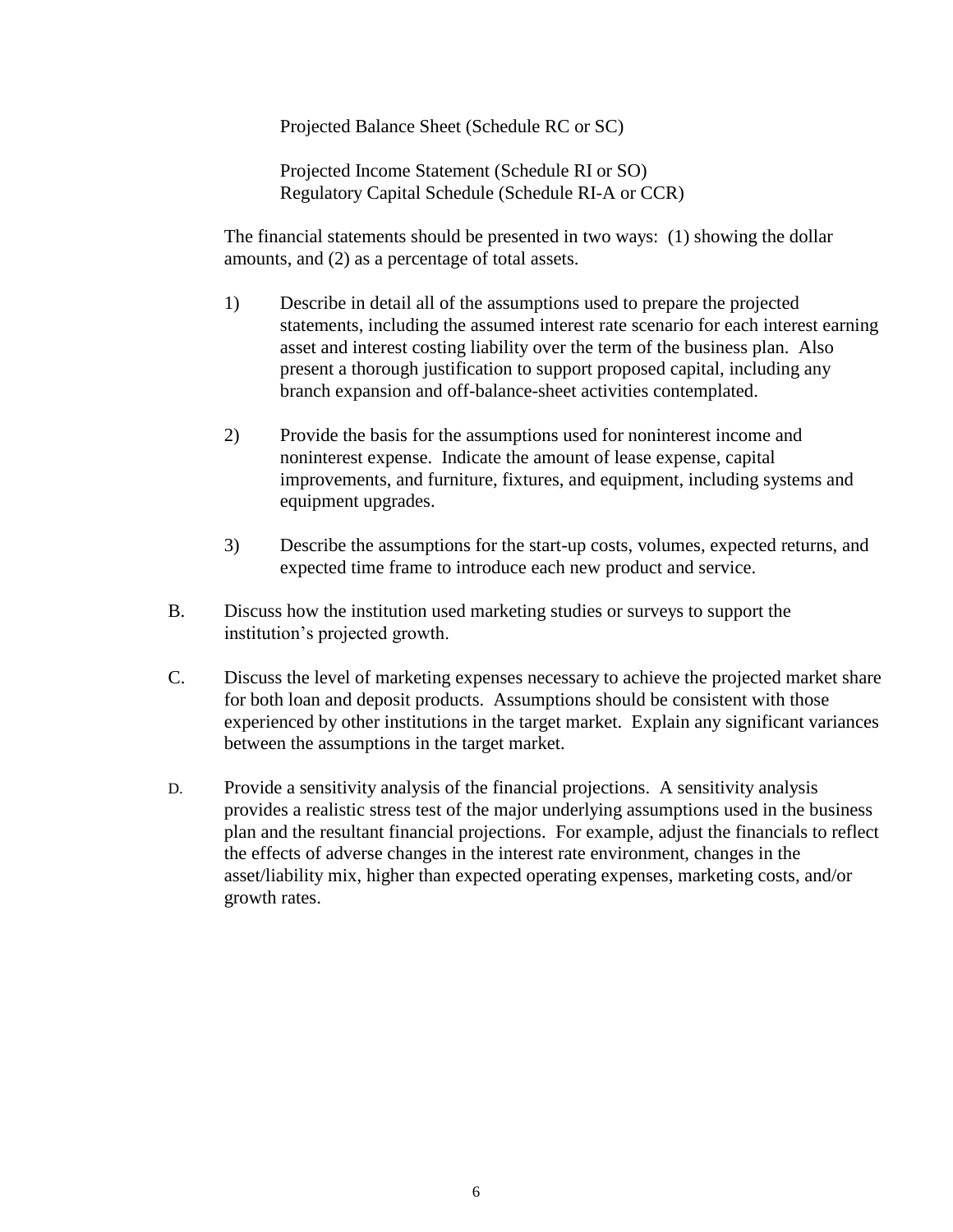# **CALL REPORT FINANCIAL PROJECTIONS**

# **BALANCE SHEET**

| <b>Assets</b>                                                                                                                               |
|---------------------------------------------------------------------------------------------------------------------------------------------|
|                                                                                                                                             |
| Cash and balances due from depository institutions                                                                                          |
| Noninterest-bearing balances and currency and coin                                                                                          |
| Interest-bearing balances                                                                                                                   |
| Securities                                                                                                                                  |
| Held-to-maturity securities                                                                                                                 |
| Available-for-sale securities                                                                                                               |
|                                                                                                                                             |
| Federal funds sold and securities purchased under agreements to resell                                                                      |
| Loans and lease financing receivables                                                                                                       |
| Construction and land development loans secured by real estate                                                                              |
| Secured by farmland                                                                                                                         |
| Revolving, open-end loans secured by 1-4 family residential                                                                                 |
| Other first lien loans secured by 1-4 family residential                                                                                    |
| Other junior lien loans secured by 1-4 family residential                                                                                   |
| Secured by multifamily residential properties                                                                                               |
| Secured by nonfarm nonresidential properties                                                                                                |
| Loans to depository institutions                                                                                                            |
| Loans to finance agricultural production and other loans to farmers                                                                         |
| Commercial and industrial loans                                                                                                             |
| Acceptances of other banks                                                                                                                  |
| Credit card and related plans to individuals                                                                                                |
| Other loans to individuals for household, family and other personal expenditures                                                            |
| Obligations (other than securities and leases) of states and political subdivisions in the U.S.<br>All other loans (exclude consumer loans) |
| Lease financing receivables (net of unearned income)                                                                                        |
| Less:                                                                                                                                       |
| Unearned income                                                                                                                             |
| Allowance for loan and lease losses                                                                                                         |
|                                                                                                                                             |
| Total Loans and leases, net of unearned income and allowance                                                                                |
|                                                                                                                                             |
| <b>Other Assets</b>                                                                                                                         |
| <b>Trading assets</b>                                                                                                                       |
| Premises and fixed assets                                                                                                                   |
| Other real estate owned                                                                                                                     |
| Investments in unconsolidated subsidiaries and associated companies                                                                         |
| Customers' liability to this bank on acceptances outstanding                                                                                |
| Intangible assets                                                                                                                           |
| All other assets (describe)                                                                                                                 |
| <b>Total Assets</b>                                                                                                                         |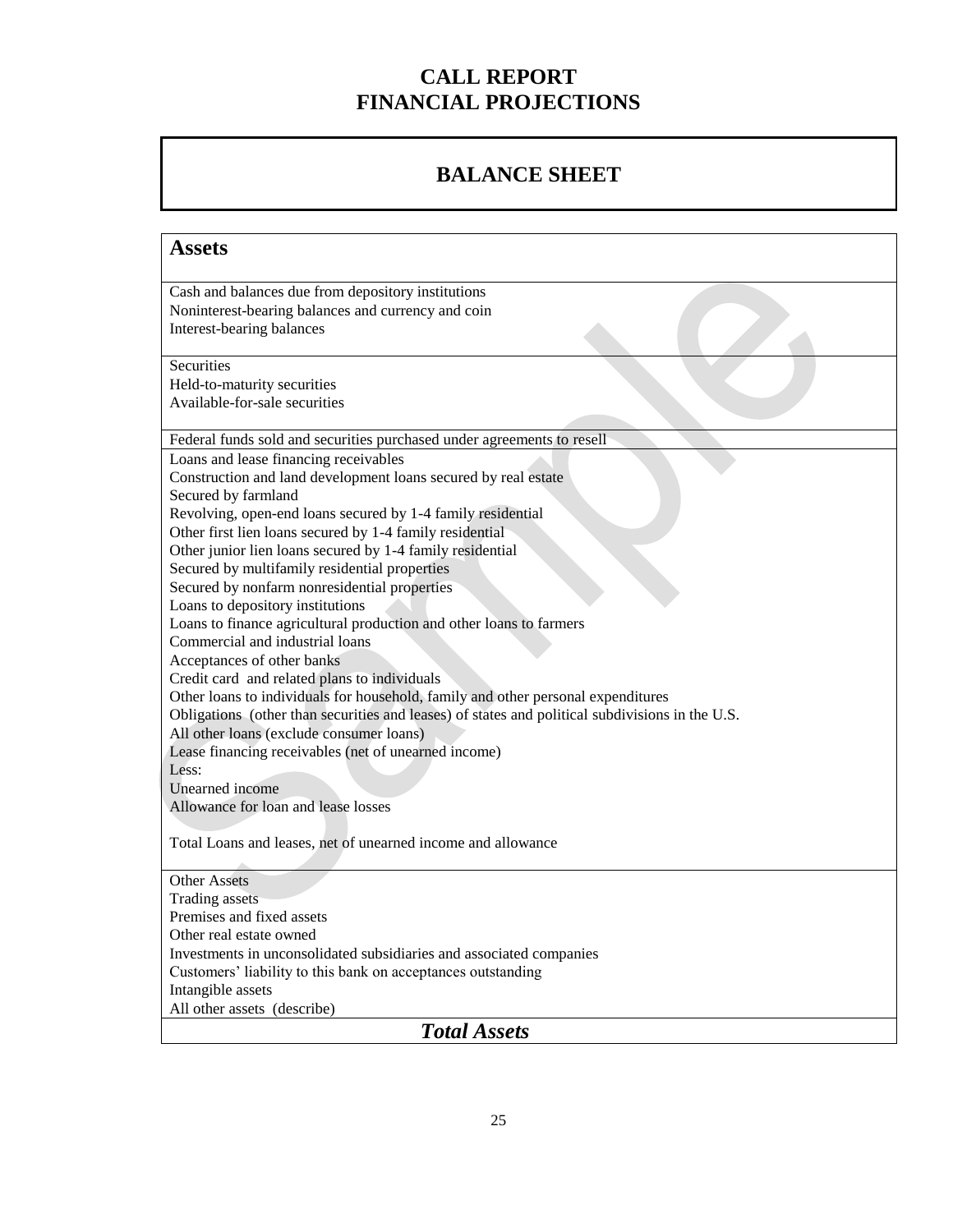# **CALL REPORT FINANCIAL PROJECTIONS**

# **BALANCE SHEET** (Continued)

#### **Liabilities**

Transaction deposit accounts Demand NOW accounts, ATS accounts, and other interest bearing transaction accounts

Nontransaction Deposit Accounts Money market deposit accounts (MMDAs) Other savings deposits Time deposits of \$100,000 or more Time deposits of less than \$100,000 Other nontransaction accounts (describe)

Other Liabilities

Federal funds purchased and securities sold under agreements to repurchase Demand notes issued to the U.S. Treasury Trading liabilities Borrowed money with remaining maturity of one year or less Borrowed money with remaining maturity of more than one year through three years Borrowed money with remaining maturity of more than three years Bank's liability on acceptances executed and outstanding Subordinated notes and debentures All other liabilities (describe)

**Total Liabilities** 

**Equity Capital**

Common stock

Surplus

 Undivided profits Other equity capital (describe)

## **Total Equity**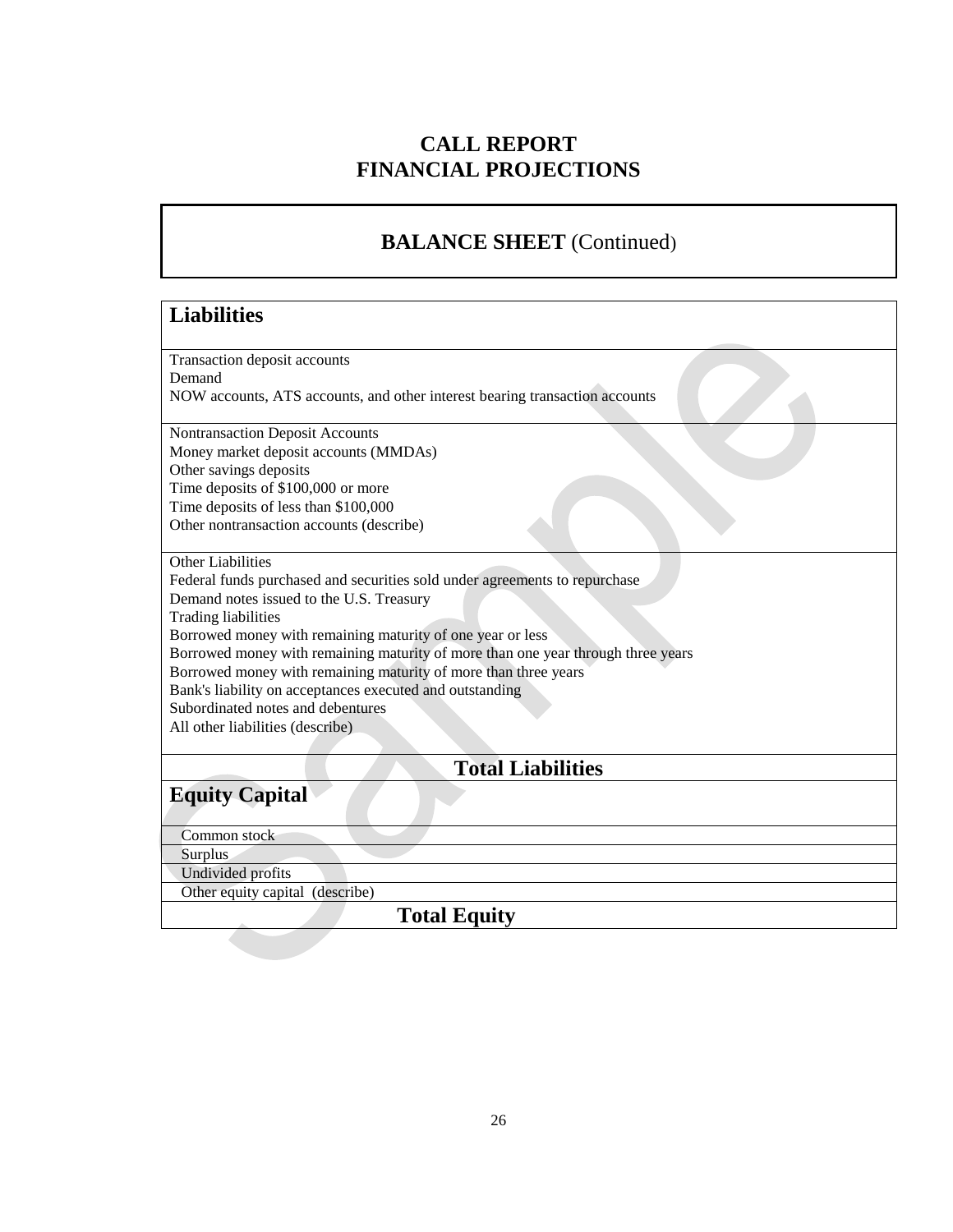## **CALL REPORT**

# **FINANCIAL PROJECTIONS**

# **REGULATORY CAPITAL**

 Total Equity Other Tier 1 Capital (describe)

#### **Total Tier 1 Capital**

 Allowance for Loan and Lease Losses Other Tier 2 Capital (describe)

#### **Total Tier 1 and Tier 2 Capital**

Total Assets

Total Risk Weighted Assets

### **Capital Ratios**

 Tier 1 Capital / Total Risk Weighted Assets Total Tier 1 and Tier 2 Capital/Total Risk Weighted Assets

Tier 1 Capital /Total Assets

# **ALLOWANCE FOR LOAN AND LEASE LOSSES**

Beginning balance Current quarter's:

Recoveries

Provision for loan and lease losses Less: Charge-offs

Allowance ending balance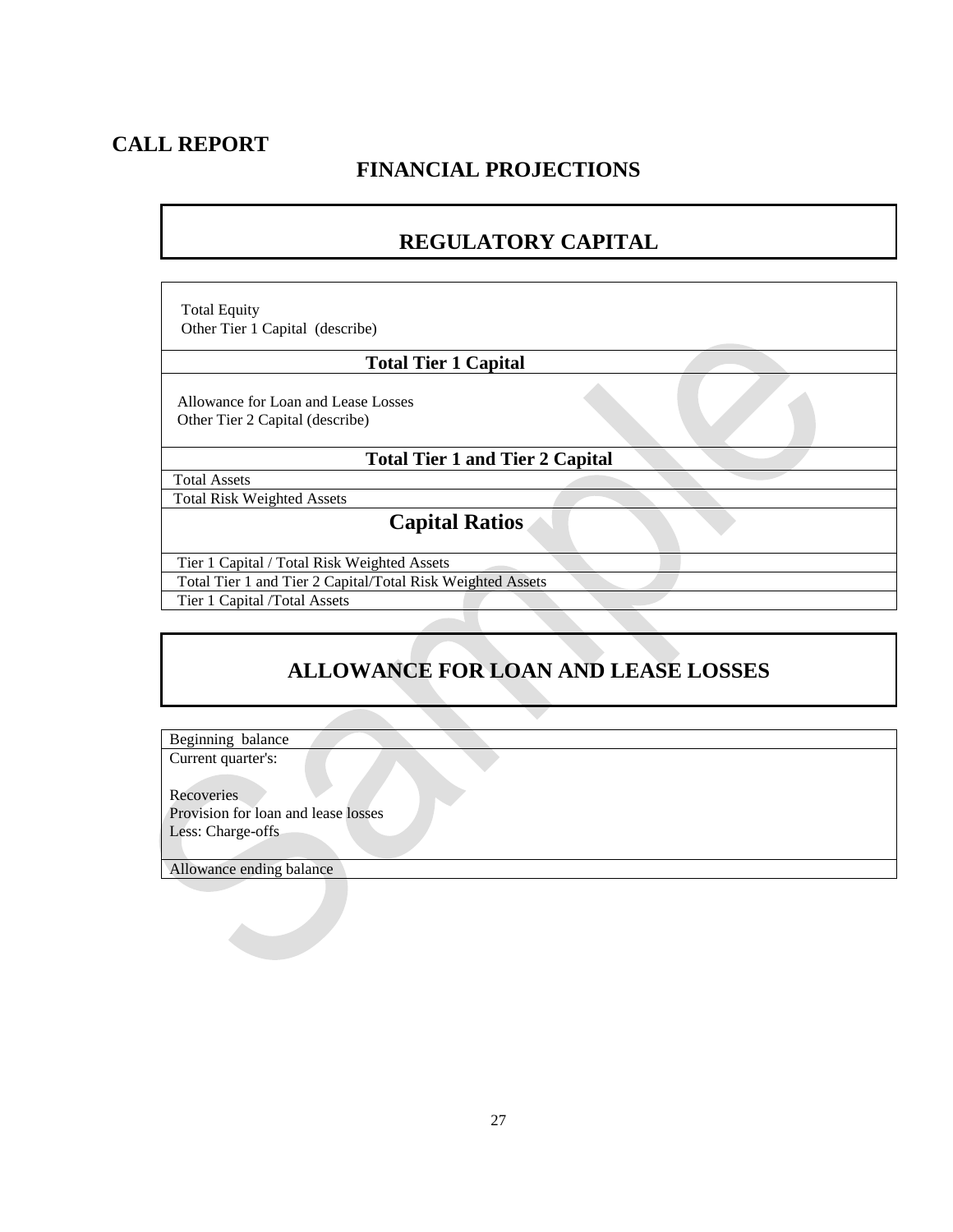# **FINANCIAL PROJECTIONS**

# **INCOME STATEMENT**

| <b>Interest Income</b>                                                                  |
|-----------------------------------------------------------------------------------------|
| Real estate loans                                                                       |
| <b>Installment</b> loans                                                                |
| Credit card loans                                                                       |
| Commercial (time and demand) and all other loans                                        |
| Lease financing receivables                                                             |
| Balances due from depository institutions                                               |
| Taxable securities issued by states and political subdivisions in the U.S.              |
| Tax-exempt securities issued by states and political subdivisions in the U.S.           |
| U.S. Government and other debt securities                                               |
| <b>Equity securities</b>                                                                |
| Interest income from trading assets                                                     |
| Federal funds sold and securities purchased under agreements to resell                  |
| Other interest income (describe)                                                        |
| <b>Total Interest Income</b>                                                            |
| <b>Interest Expense</b>                                                                 |
| Transaction accounts (NOW accounts, ATS accounts, and other)                            |
| Money market deposit accounts                                                           |
| Other savings deposits                                                                  |
| Time deposits of \$100,000 or more                                                      |
| Time deposits of less than \$100,000                                                    |
| Federal funds purchased and securities sold under agreements to repurchase              |
| Demand notes issued by the U.S. Treasury, trading liabilities, and other borrowed money |
| Subordinated notes and debentures                                                       |
| Other interest expense (describe)                                                       |
| <b>Total Interest Income</b>                                                            |
| <b>Net Interest Income</b>                                                              |
| Provision for Loan and Lease Losses                                                     |
| Noninterest income                                                                      |
| Service charges on deposit accounts<br>Other fee income                                 |
|                                                                                         |
| All other noninterest income<br>Realized gains (losses) on held-to-maturity securities  |
| Realized gains (losses) on available-for-sale securities                                |
|                                                                                         |
| Noninterest expense                                                                     |
| Salaries and employee benefit expense                                                   |
| Premises and fixed assets                                                               |
| Other noninterest expense                                                               |
| Income (loss) before income taxes and extraordinary items and other adjustments         |
| Applicable income taxes                                                                 |
| Extraordinary items and other adjustments, net of income taxes                          |
| <b>Net Income (Loss)</b>                                                                |
| Dividends                                                                               |
| Other changes in capital (describe)                                                     |
| <b>Ending Equity Capital</b>                                                            |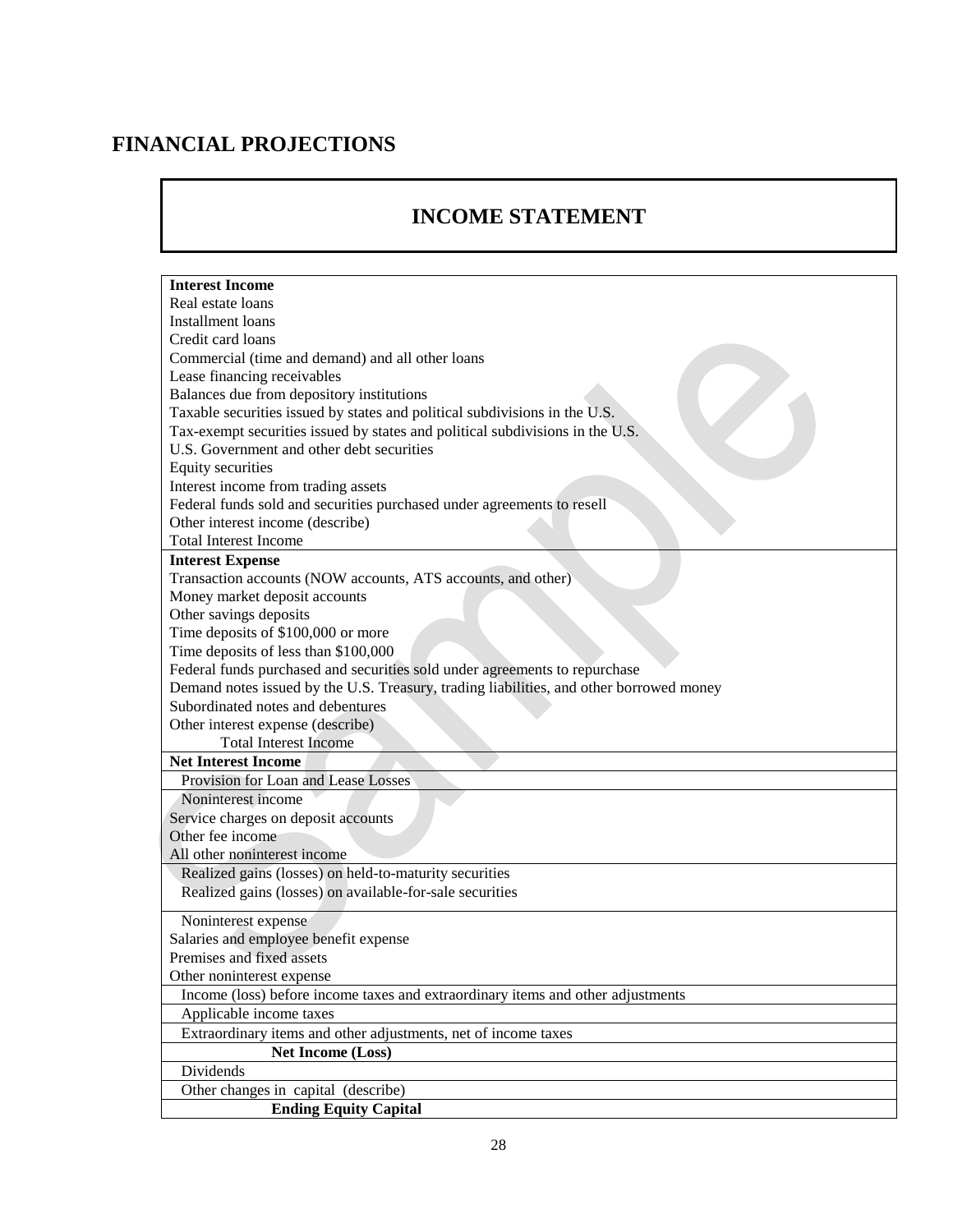# **FINANCIAL PROJECTIONS**

# **INTEREST INCOME & INTEREST EXPENSE ASSUMPTIONS**

| For each quarter                                                                                                                                                                                                                                                                                                                                                                                                                                                                                                                                                                     | Average<br><b>Balance</b> | <b>Interest</b><br>Rate |
|--------------------------------------------------------------------------------------------------------------------------------------------------------------------------------------------------------------------------------------------------------------------------------------------------------------------------------------------------------------------------------------------------------------------------------------------------------------------------------------------------------------------------------------------------------------------------------------|---------------------------|-------------------------|
| Real estate loans<br><b>Installment</b> loans<br>Credit card loans<br>Commercial (time and demand) and all other loans<br>Lease financing receivables<br>Balances due from depository institutions<br>Taxable securities issued by states and political subdivisions in the U.S.<br>Tax-exempt securities issued by states and political subdivisions in the U.S.<br>U.S. Government and other debt securities<br><b>Equity securities</b><br>Interest income from trading assets<br>Federal funds sold and securities purchased under agreements to resell<br>Other interest income |                           |                         |
| For each quarter                                                                                                                                                                                                                                                                                                                                                                                                                                                                                                                                                                     | Average<br><b>Balance</b> | <b>Interest</b><br>Rate |
| Transaction accounts (NOW accounts, ATS accounts, and other)<br>Money market deposit accounts<br>Other savings deposits<br>Time deposits of \$100,000 or more<br>Time deposits of less than \$100,000<br>Federal funds purchased and securities sold under agreements to repurchase<br>Demand notes issued by the U.S. Treasury, trading liabilities, and other<br>borrowed money<br>Subordinated notes and debentures<br>Other interest expense                                                                                                                                     |                           |                         |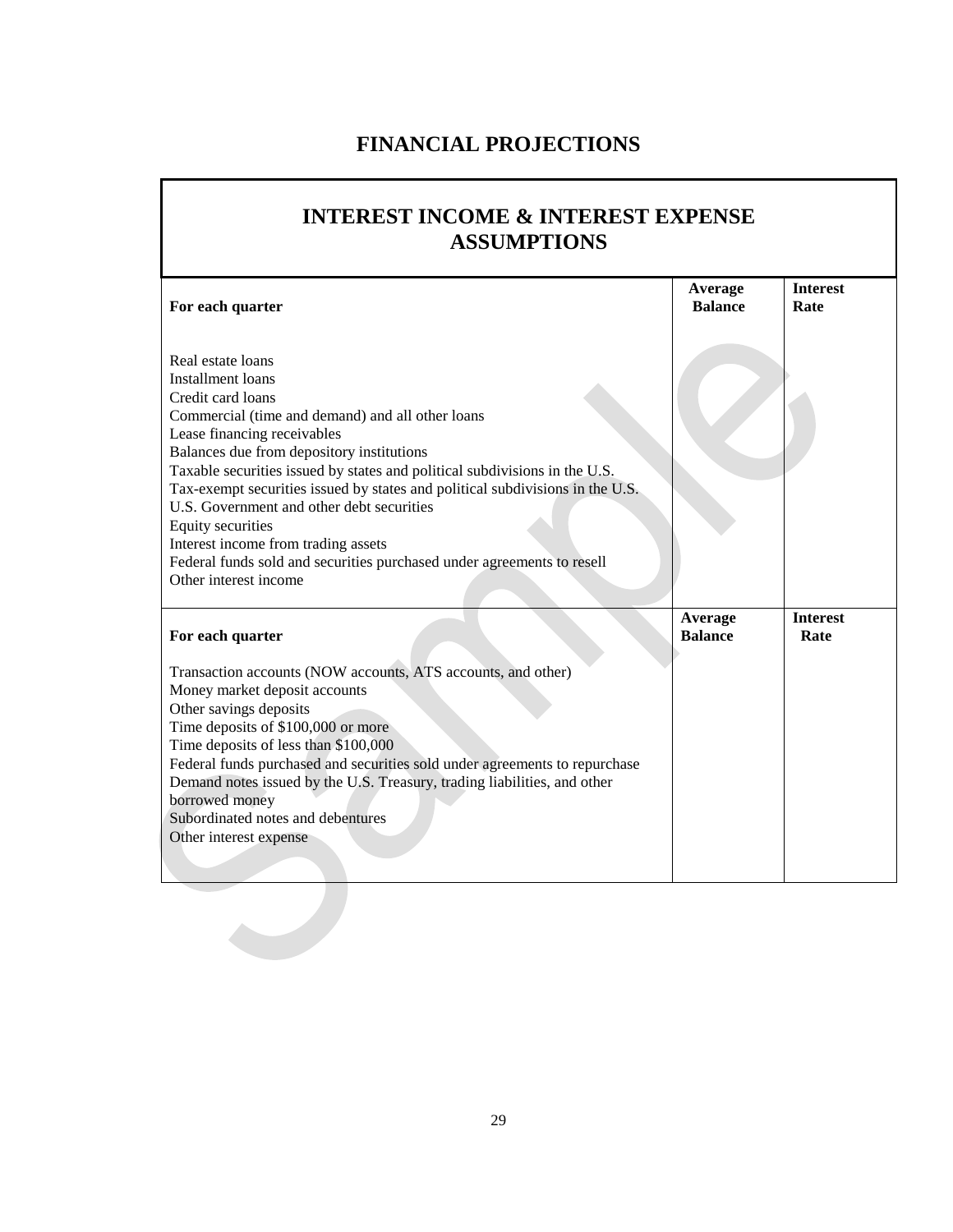The Balance Sheet should be prepared showing each quarter end starting with the most current actual quarter end and projecting each quarter for years 1, 2, and 3. The balance sheet should be presented in two ways: (1) showing dollar amounts, and (2) as a percentage of total assets.

*This balance sheet format is consistent with the TFR, but may show less detail if certain line items are not significant. Additional detail may be included, but these items at a minimum, should be shown.* 

| <b>ASSETS</b>                                                                | <b>TFR</b><br><b>Item</b><br><b>SC</b> | <b>COMMENTS</b><br>This column provides brief reference information. Additional<br>information on individual line items is available in the TFR manual.                                                                                                                                                                                                                                                                                                                                                                                                                                                                                                                                                                     |
|------------------------------------------------------------------------------|----------------------------------------|-----------------------------------------------------------------------------------------------------------------------------------------------------------------------------------------------------------------------------------------------------------------------------------------------------------------------------------------------------------------------------------------------------------------------------------------------------------------------------------------------------------------------------------------------------------------------------------------------------------------------------------------------------------------------------------------------------------------------------|
| Cash and<br>NonInterest-Earning<br>Deposits                                  | 110                                    |                                                                                                                                                                                                                                                                                                                                                                                                                                                                                                                                                                                                                                                                                                                             |
| Total cash,<br>noninterest earning<br>deposits, and<br>investment securities | 10                                     | Use one or more line items to show the amounts and types of investment<br>securities. The line items should provide sufficient detail so that one can<br>conclude that the institution's investment policy objectives are being met.<br>State the amount of securities designated as "held-to-maturity,"<br>"available-for-sale," and "trading." Separately state the categories in the<br>balance sheet, or provide a separate schedule or narrative description.<br>The TFR has separate line items for accrued interest receivable -SC 190<br>and GVAs SC199. These line items are optional for the plan.<br><b>State</b><br>whether you will have GVAs for your investment portfolio. If so, provide<br>an explanation. |
| Mortgage Pool<br><b>Securities</b>                                           | 20                                     | Provide sufficient detail so that one may review and conclude that the<br>institution's investment policy objectives are being met.<br>State the<br>amount of securities designated as "held-to-maturity," "available-for-sale,"<br>and "trading." Separately state the categories in the balance sheet, or<br>provide a separate schedule or narrative description.<br>The TFR has separate line items for accrued interest receivable - SC 220<br>and GVAs SC 227. These line items are optional for the plan. State<br>whether you have GVAs for your mortgage pool securities portfolio. If so,<br>provide an explanation.                                                                                              |
| Construction 1-4s                                                            | 230                                    | Construction loans should be reported net of loans in process.                                                                                                                                                                                                                                                                                                                                                                                                                                                                                                                                                                                                                                                              |
| Construction 5+, and<br>NonResidential                                       | 235<br>240                             | Construction loans should be reported net of loans in process. If the level<br>for each activity is significant, report these line items separately, otherwise<br>combine them.                                                                                                                                                                                                                                                                                                                                                                                                                                                                                                                                             |
| Permanent 1-4 unit<br>residential loans.                                     | 250<br>253                             | SC 250 is "closed-end first mortgages and junior liens" and SC 253 is<br>"revolving, open-end loans." These two items may be combined, but<br>report them separately if the level of SC 253 is significant.                                                                                                                                                                                                                                                                                                                                                                                                                                                                                                                 |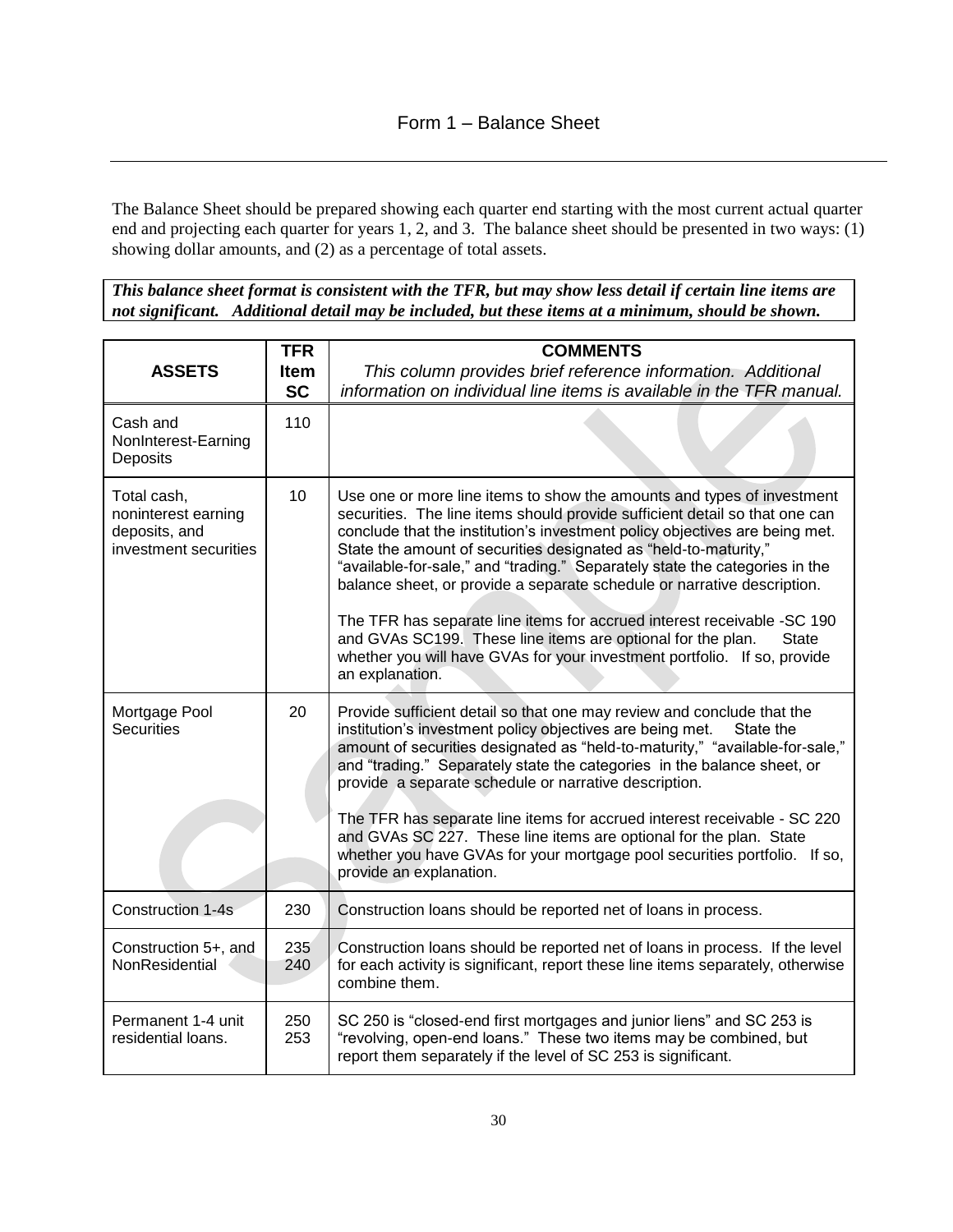| <b>ASSETS</b><br>(continued)                                                             | <b>TFR</b><br><b>Item</b><br><b>SC</b> | <b>COMMENTS</b><br>This column provides brief reference information. Additional<br>information on individual line items is available in the TFR manual. |
|------------------------------------------------------------------------------------------|----------------------------------------|---------------------------------------------------------------------------------------------------------------------------------------------------------|
| Permanent 5+,<br>nonresidential, and<br>land loans                                       | 256<br>260<br>265                      | If the level of each activity is significant, report these line items separately,<br>otherwise combine them.                                            |
| <b>Accrued Interest</b><br>Receivable, and<br><b>Advances for Taxes</b><br>and Insurance | 272<br>275                             |                                                                                                                                                         |
| Allowance for Loan<br>and Leases Losses<br>on Mortgage Loans                             | 283                                    |                                                                                                                                                         |
| <b>Total Mortgage</b><br>Loans                                                           | 23                                     |                                                                                                                                                         |
| <b>Commercial Loans</b>                                                                  | 32                                     | (Non-real estate) Provide detail by type of loan if portfolios are significant.                                                                         |
| <b>Consumer Loans</b>                                                                    | 34                                     | Provide detail by type of loan if portfolios are significant.                                                                                           |
| <b>Accrued Interest</b><br>Receivable                                                    | 348                                    |                                                                                                                                                         |
| Allowance for Loan<br>and Lease Losses<br>on NonMortgage<br>Loans                        | 357                                    |                                                                                                                                                         |
| <b>Total NonMortgage</b><br>Loans                                                        | 30                                     |                                                                                                                                                         |
| <b>REO</b>                                                                               | 40                                     | Report REO net of GVAs                                                                                                                                  |
| REI                                                                                      | 45                                     | Report REI net of GVAs                                                                                                                                  |
| Office Premises &<br>Equipment                                                           | 55                                     |                                                                                                                                                         |
| Goodwill and Other<br>Intangible Assets                                                  | 660                                    |                                                                                                                                                         |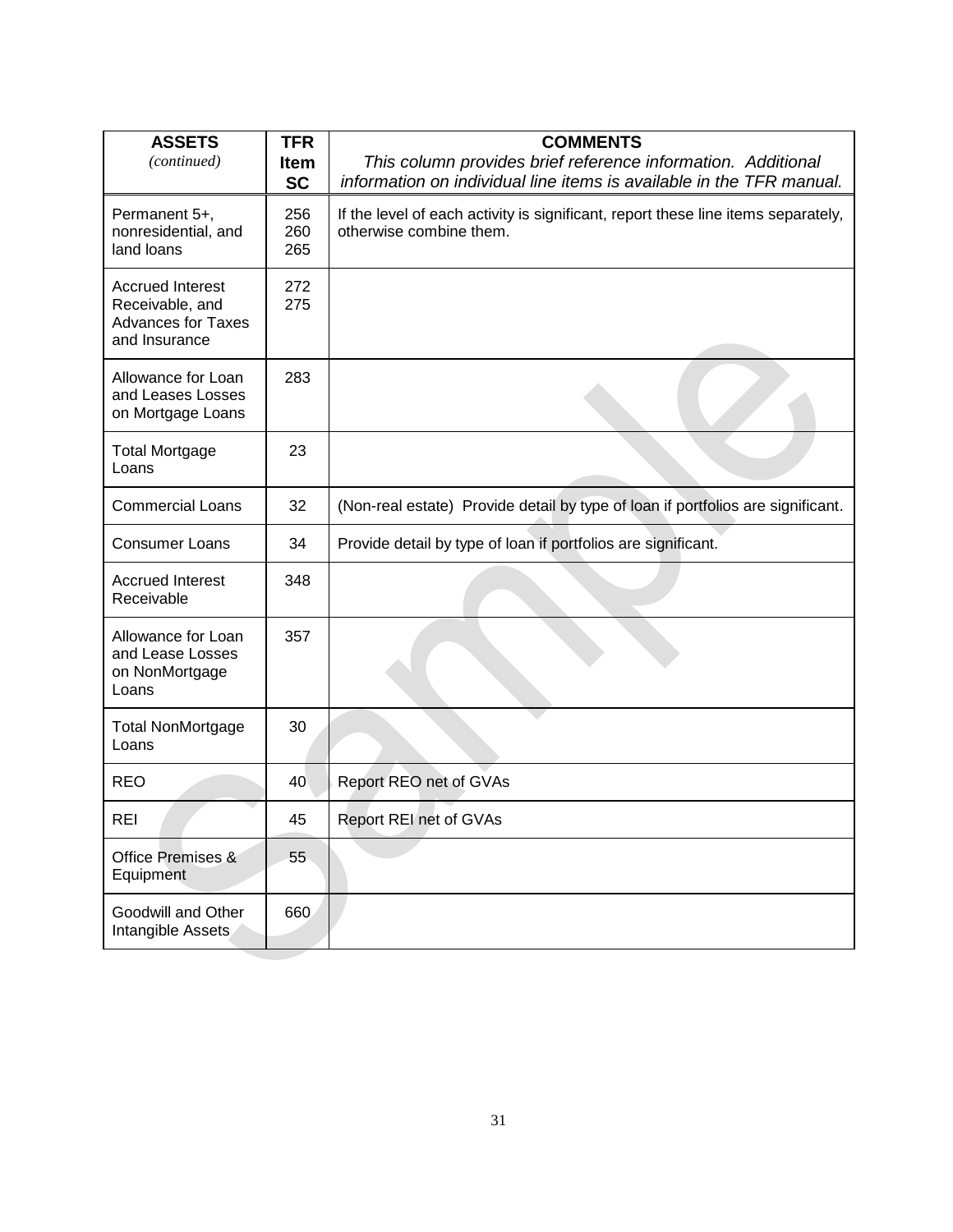| <b>ASSETS</b><br>(continued) | <b>TFR</b><br><b>Item</b><br><b>SC</b> | <b>COMMENTS</b><br>This column provides brief reference information. Additional<br>information on individual line items is available in the TFR manual.                                                                             |
|------------------------------|----------------------------------------|-------------------------------------------------------------------------------------------------------------------------------------------------------------------------------------------------------------------------------------|
| All Other assets             |                                        | Use one or more line items to show the amounts and types of "other<br>assets." The total amount of "other assets" should tie to the sum of TFR<br>items 50, 642, 644, 655, 690, and 699 if those items were reported<br>separately. |
| <b>Total Assets</b>          | SC 60                                  |                                                                                                                                                                                                                                     |

| <b>LIABILITIES</b>                                                                                  | <b>TFR</b><br><b>Item</b><br><b>SC</b> | <b>COMMENTS</b><br>This column provides brief reference information. Additional<br>information on individual line items is available in the TFR manual.                                   |
|-----------------------------------------------------------------------------------------------------|----------------------------------------|-------------------------------------------------------------------------------------------------------------------------------------------------------------------------------------------|
| Net deposits                                                                                        | 710                                    |                                                                                                                                                                                           |
| Advances from<br><b>FHLB</b>                                                                        | 720                                    |                                                                                                                                                                                           |
| <b>Federal Funds</b><br>Purchased and<br><b>Securities Sold</b><br>Under Agreement to<br>Repurchase | 730                                    |                                                                                                                                                                                           |
| <b>Subordinated Debt</b><br>(including mandatory<br>convertible<br>securities)                      | 735                                    |                                                                                                                                                                                           |
| <b>CMOs</b> (including<br><b>REMICs)</b> issued                                                     | 740                                    |                                                                                                                                                                                           |
| Other Mortgage<br>Collateralized<br>Securities Issued                                               | 745                                    |                                                                                                                                                                                           |
| Other Borrowings                                                                                    | 760                                    |                                                                                                                                                                                           |
| <b>Total Borrowings</b>                                                                             | 72                                     |                                                                                                                                                                                           |
| <b>Other Liabilities</b>                                                                            |                                        | The sum should tie to the sum of TFR line items 75 "other liabilities," 783<br>"escrows," and 715 "unamortized yield adjustments on deposits," if those<br>items were reported separately |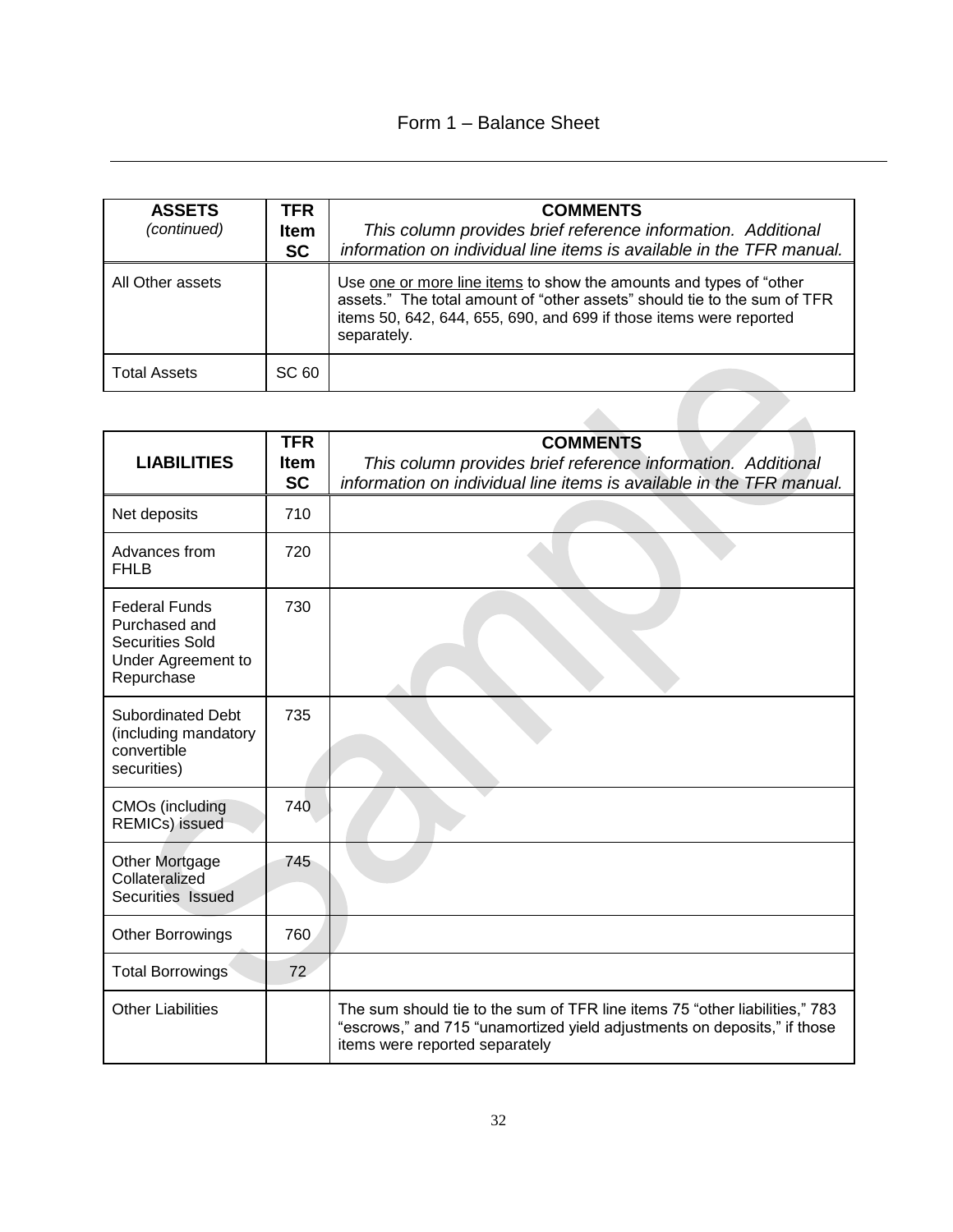| <b>LIABILITIES</b><br>(continued)                     | TFR<br><b>Item</b><br><b>SC</b> | <b>COMMENTS</b><br>This column provides brief reference information. Additional<br>information on individual line items is available in the TFR manual. |
|-------------------------------------------------------|---------------------------------|---------------------------------------------------------------------------------------------------------------------------------------------------------|
| <b>Total Liabilities</b>                              | 70                              |                                                                                                                                                         |
| Redeemable<br>Preferred<br>Stock/Minority<br>Interest | 799                             |                                                                                                                                                         |

**Contract Contract** 

| <b>CAPITAL</b>                                                                                          | <b>TFR</b><br><b>Item</b><br><b>SC</b> | <b>COMMENTS</b><br>This column provides brief reference information. Additional<br>information on individual line items is available in the TFR manual. |
|---------------------------------------------------------------------------------------------------------|----------------------------------------|---------------------------------------------------------------------------------------------------------------------------------------------------------|
| <b>Perpetual Preferred</b><br><b>Stock</b>                                                              | 812<br>814                             | 812 is Cumulative, 814 is Noncumulative. Report these items separately<br>if amount is greater than zero.                                               |
| Common Stock - Par<br>Value                                                                             | 820                                    |                                                                                                                                                         |
| Paid in Excess of par                                                                                   | 830                                    |                                                                                                                                                         |
| <b>Unrealized Losses</b><br>on Available for Sale<br><b>Securities</b>                                  | 860                                    |                                                                                                                                                         |
| <b>Retained Earnings</b>                                                                                | 880                                    |                                                                                                                                                         |
| <b>Other Components</b><br>of Equity Capital                                                            | 890                                    | Describe if amount is different than 0.                                                                                                                 |
| <b>Subtotal Equity</b><br>Capital                                                                       | 80                                     |                                                                                                                                                         |
| Total Liabilities,<br>Redeemable<br>Preferred Stock/<br>Minority Interest, and<br><b>Equity Capital</b> | 90                                     |                                                                                                                                                         |
|                                                                                                         |                                        |                                                                                                                                                         |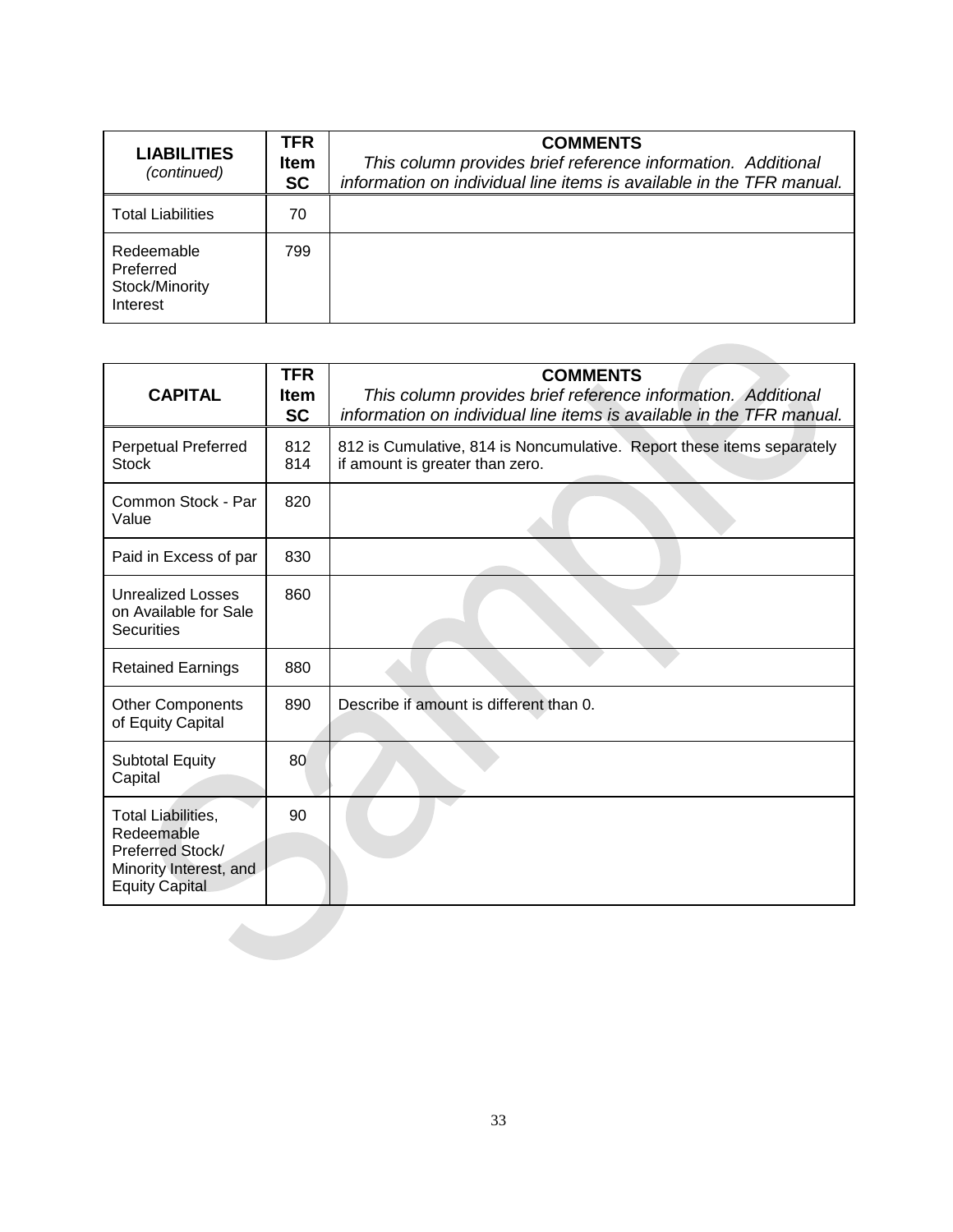**The Income Statement should be prepared beginning with the most current actual quarter, and projected for each quarter for Years 1, 2, and 3. The income statement should be presented in two ways: (1) showing dollar amounts, and (2) as a percentage of average total assets.** 

| <b>INCOME STATEMENT</b>                                   | <b>TFR</b>               | <b>COMMENTS</b>                                                                                                              |
|-----------------------------------------------------------|--------------------------|------------------------------------------------------------------------------------------------------------------------------|
| Show these items at a minimum.                            | <b>Item</b><br><b>SO</b> | Format is consistent with the TFR                                                                                            |
| <b>Interest Income</b>                                    |                          |                                                                                                                              |
| Deposits/Investment                                       | 110                      |                                                                                                                              |
| Mortgage Pool Securities                                  | 120                      |                                                                                                                              |
| Mortgage Loans                                            | 140                      |                                                                                                                              |
| <b>Commercial Loans</b>                                   | 160                      |                                                                                                                              |
| <b>Consumer Loans</b>                                     | 170                      |                                                                                                                              |
| Amortization of Deferred Gain/Losses<br>on Asset Hedges   | 180                      |                                                                                                                              |
| <b>Subtotal: Interest Income</b>                          | 11                       |                                                                                                                              |
| <b>Interest Expense</b>                                   |                          |                                                                                                                              |
| Deposits                                                  | 215                      |                                                                                                                              |
| <b>Advances from FHLB</b>                                 | 266                      |                                                                                                                              |
| <b>Subordinated Debentures</b>                            | 230                      |                                                                                                                              |
| Mortgage Collateralized Securities<br><b>Issued</b>       | 240                      |                                                                                                                              |
| <b>Other Borrowed Money</b>                               | 260                      |                                                                                                                              |
| Other Interest Expense                                    |                          | Should tie to sum of TFR items SO 215, SO 280,<br>SO 290, minus SO271, if those items were<br>reported separately.           |
| <b>Subtotal Interest Expense</b>                          | 21                       |                                                                                                                              |
| Net Interest Income Before Provision for<br>Losses on IBA | 311                      |                                                                                                                              |
| Provision for Losses on IBA                               | 321                      |                                                                                                                              |
| Net Income After Provision for Losses on<br>IBA           | 331                      |                                                                                                                              |
| <b>NonInterest Income</b>                                 |                          |                                                                                                                              |
| Mortgage Loan Servicing Fees                              | 410                      |                                                                                                                              |
| Other Fees and Charges                                    | 420                      |                                                                                                                              |
| <b>Other NonInterest Income</b>                           |                          | Should tie to sum of TFR items SO 430, 461, 465,<br>467, 475, 477, 485, and 491, if those items were<br>reported separately. |
| <b>Subtotal NonInterest Income</b>                        | 40                       |                                                                                                                              |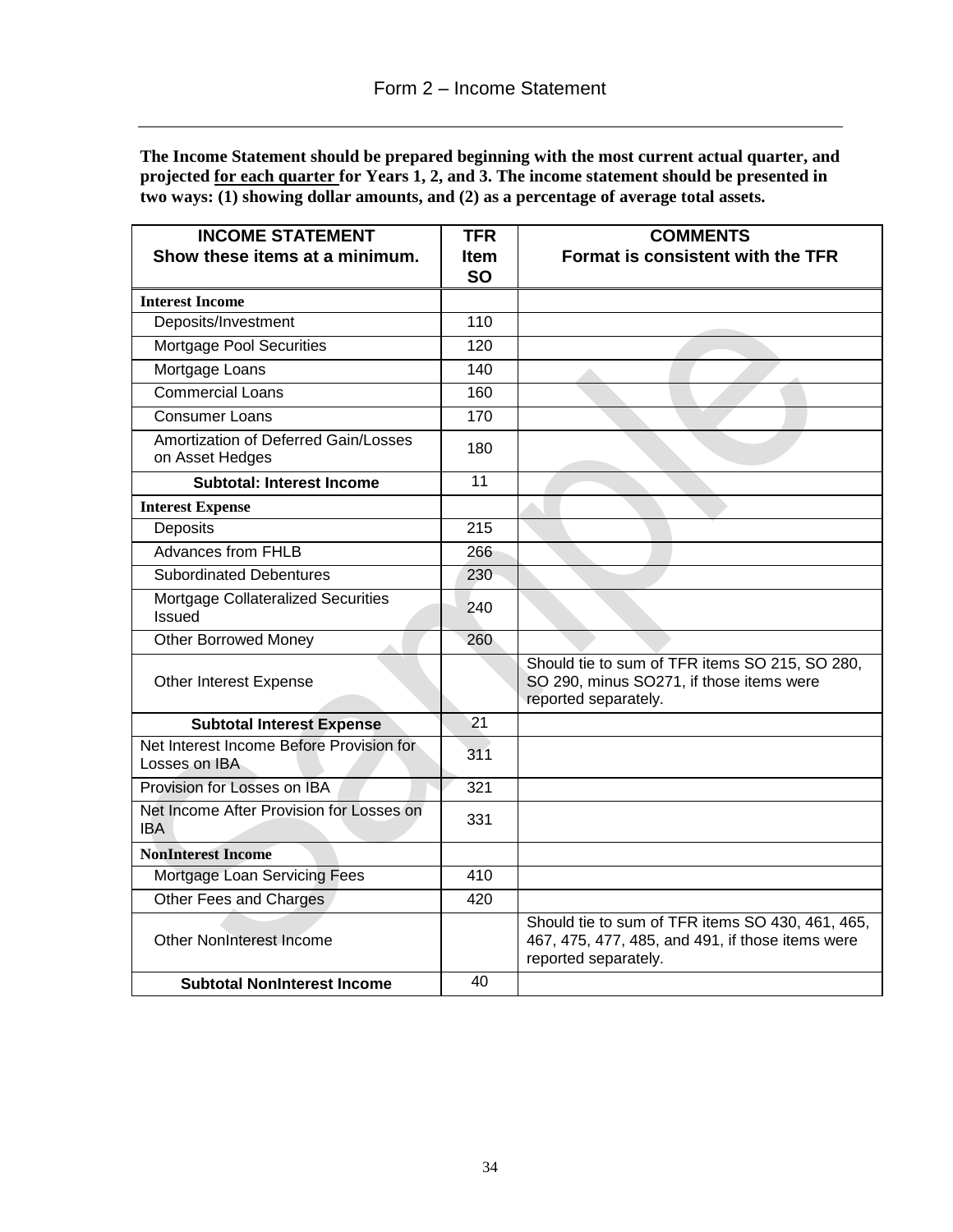| <b>INCOME STATEMENT</b><br>Show these items at a minimum<br>(continued) | <b>TFR</b><br><b>Item</b><br><b>SO</b> | <b>COMMENTS</b><br>Format is consistent with the TFR                                                          |
|-------------------------------------------------------------------------|----------------------------------------|---------------------------------------------------------------------------------------------------------------|
| <b>NonInterest Expense</b>                                              |                                        |                                                                                                               |
| All Personnel Expense                                                   | 510                                    |                                                                                                               |
| <b>Office Occupancy Expense</b>                                         | 530                                    |                                                                                                               |
| Amortization of Goodwill                                                | 560                                    |                                                                                                               |
| <b>Other NonInterest Expense</b>                                        |                                        | Should tie to sum of TFR items SO 510, 540, 550,<br>570, and 580, if those items were reported<br>separately. |
| <b>Subtotal NonInterest Expense</b>                                     | 51                                     |                                                                                                               |
| Income (Loss) Before Income Tax                                         | 60                                     |                                                                                                               |
| <b>Federal Taxes</b>                                                    | 710                                    |                                                                                                               |
| State /Local/Other Taxes                                                | 720                                    |                                                                                                               |
| <b>Extraordinary Items</b>                                              | 811                                    | Net of tax, and cumulative effect of Changes in<br><b>Acctg Principles</b>                                    |
| Net Income (Loss)                                                       | 91                                     |                                                                                                               |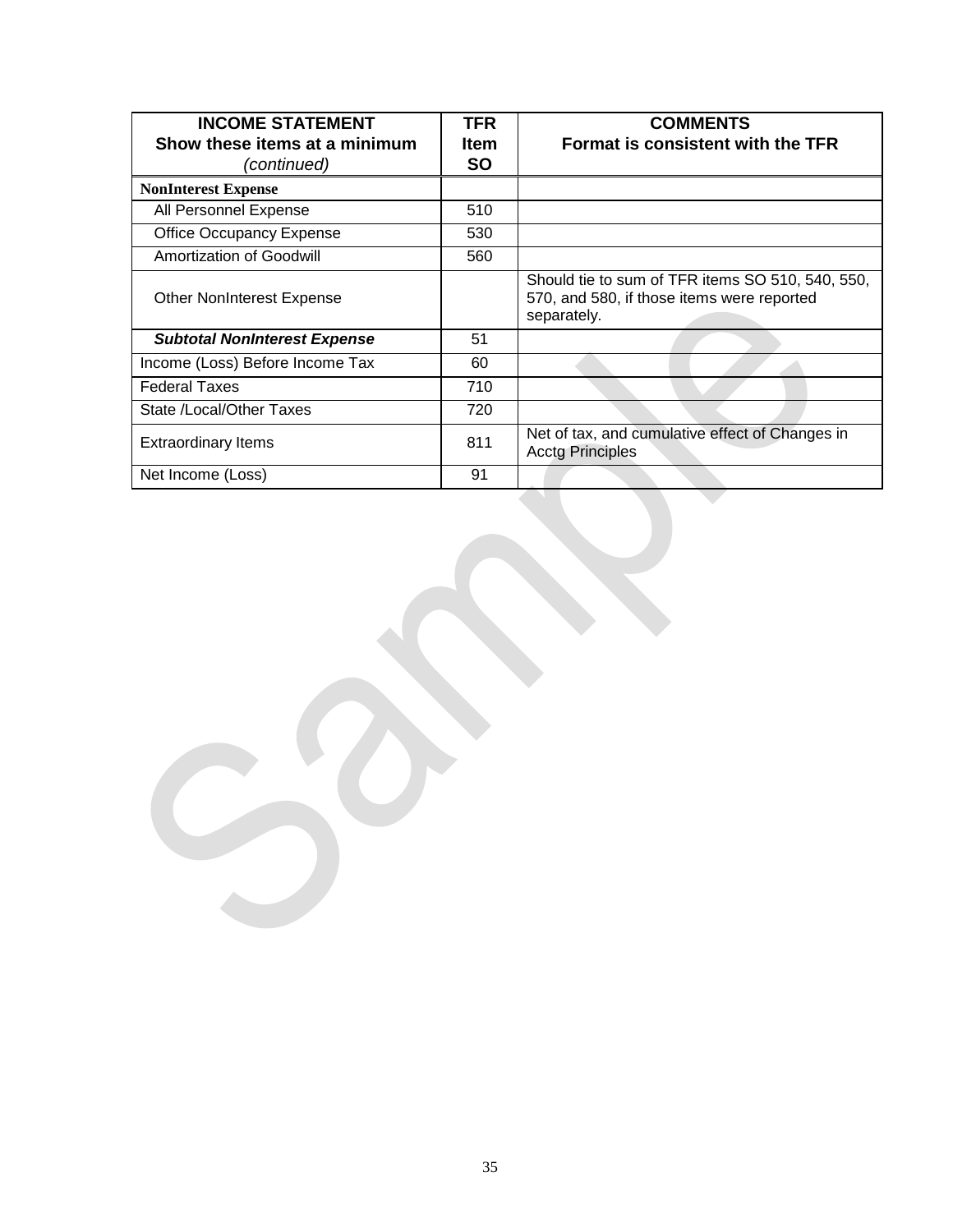|                           | A forecast of the changes in stockholders' equity should be prepared in a format substantially similar |
|---------------------------|--------------------------------------------------------------------------------------------------------|
| to the format shown here: |                                                                                                        |
|                           |                                                                                                        |

| Net Income - Year 1<br><b>Cash Dividends Declared</b><br>Repurchase of Stock<br>Other Comprehensive Income<br><b>Other Changes</b><br><b>Ending Stockholders Equity</b><br>Year <sub>1</sub><br>Net Income - Year 2<br><b>Cash Dividends</b><br>Repurchase of Stock<br>Other Comprehensive Income<br>Other Changes<br><b>Ending Stockholders Equity</b><br>Year <sub>2</sub><br>Net Income - Year 3<br>Cash Dividends<br>Repurchase of Stock<br>Other Comprehensive Income<br>Other Changes<br><b>Ending Stockholders Equity</b><br>Year <sub>3</sub> | <b>Beginning Stockholders Equity</b><br>Year <sub>1</sub> |  |
|-------------------------------------------------------------------------------------------------------------------------------------------------------------------------------------------------------------------------------------------------------------------------------------------------------------------------------------------------------------------------------------------------------------------------------------------------------------------------------------------------------------------------------------------------------|-----------------------------------------------------------|--|
|                                                                                                                                                                                                                                                                                                                                                                                                                                                                                                                                                       |                                                           |  |
|                                                                                                                                                                                                                                                                                                                                                                                                                                                                                                                                                       |                                                           |  |
|                                                                                                                                                                                                                                                                                                                                                                                                                                                                                                                                                       |                                                           |  |
|                                                                                                                                                                                                                                                                                                                                                                                                                                                                                                                                                       |                                                           |  |
|                                                                                                                                                                                                                                                                                                                                                                                                                                                                                                                                                       |                                                           |  |
|                                                                                                                                                                                                                                                                                                                                                                                                                                                                                                                                                       |                                                           |  |
|                                                                                                                                                                                                                                                                                                                                                                                                                                                                                                                                                       |                                                           |  |
|                                                                                                                                                                                                                                                                                                                                                                                                                                                                                                                                                       |                                                           |  |
|                                                                                                                                                                                                                                                                                                                                                                                                                                                                                                                                                       |                                                           |  |
|                                                                                                                                                                                                                                                                                                                                                                                                                                                                                                                                                       |                                                           |  |
|                                                                                                                                                                                                                                                                                                                                                                                                                                                                                                                                                       |                                                           |  |
|                                                                                                                                                                                                                                                                                                                                                                                                                                                                                                                                                       |                                                           |  |
|                                                                                                                                                                                                                                                                                                                                                                                                                                                                                                                                                       |                                                           |  |
|                                                                                                                                                                                                                                                                                                                                                                                                                                                                                                                                                       |                                                           |  |
|                                                                                                                                                                                                                                                                                                                                                                                                                                                                                                                                                       |                                                           |  |
|                                                                                                                                                                                                                                                                                                                                                                                                                                                                                                                                                       |                                                           |  |
|                                                                                                                                                                                                                                                                                                                                                                                                                                                                                                                                                       |                                                           |  |
|                                                                                                                                                                                                                                                                                                                                                                                                                                                                                                                                                       |                                                           |  |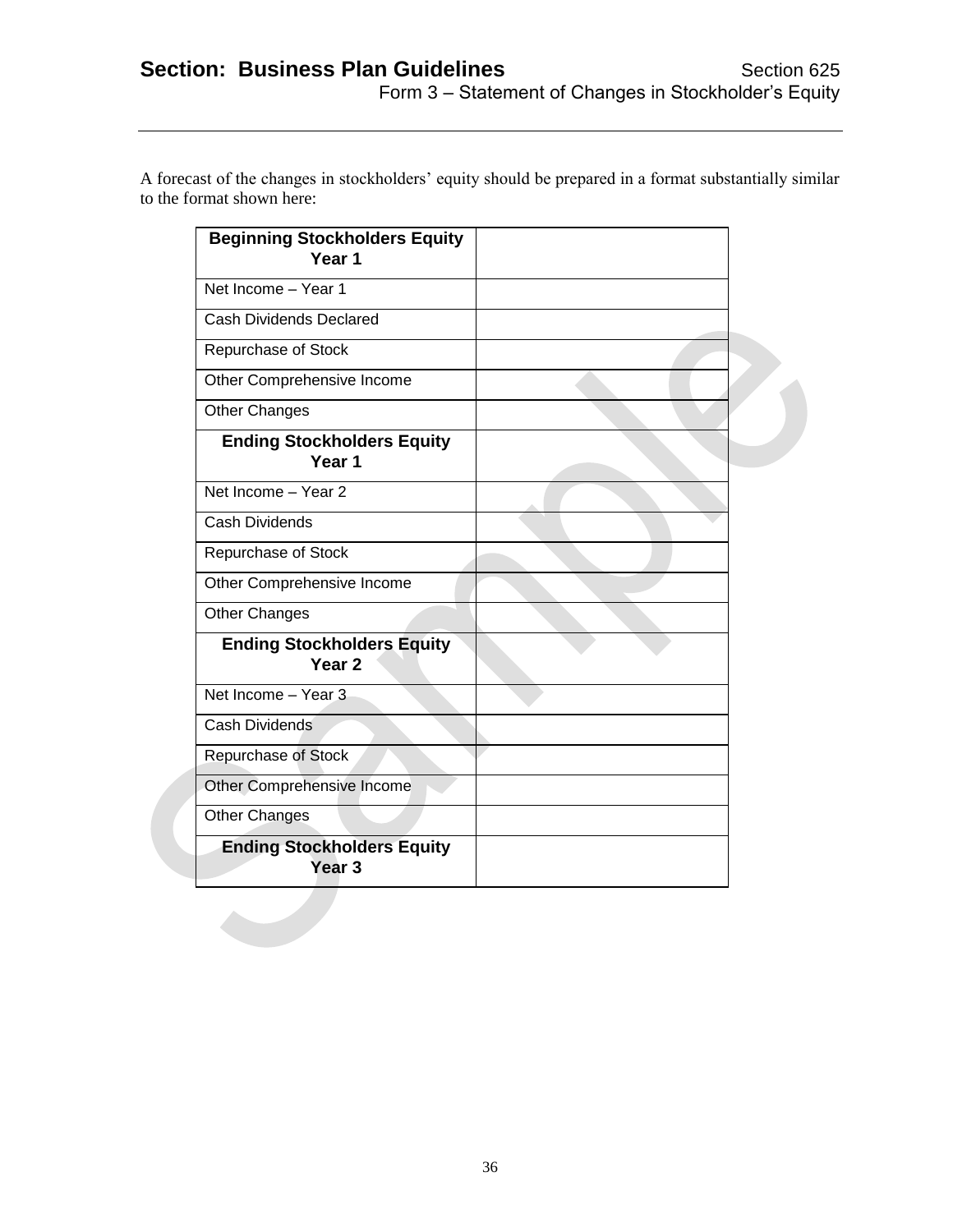This schedule should be prepared beginning with the most current quarter, and projected for each quarter for Years 1, 2, and 3. Provide supporting schedules for each capital level.

| <b>STOCKHOLDER'S EQUITY</b> | <b>Dollar Amount</b> | Percent % |
|-----------------------------|----------------------|-----------|
| <b>Tangible Capital</b>     |                      |           |
| <b>Core Capital</b>         |                      |           |
| <b>Risk-Based Capital</b>   |                      |           |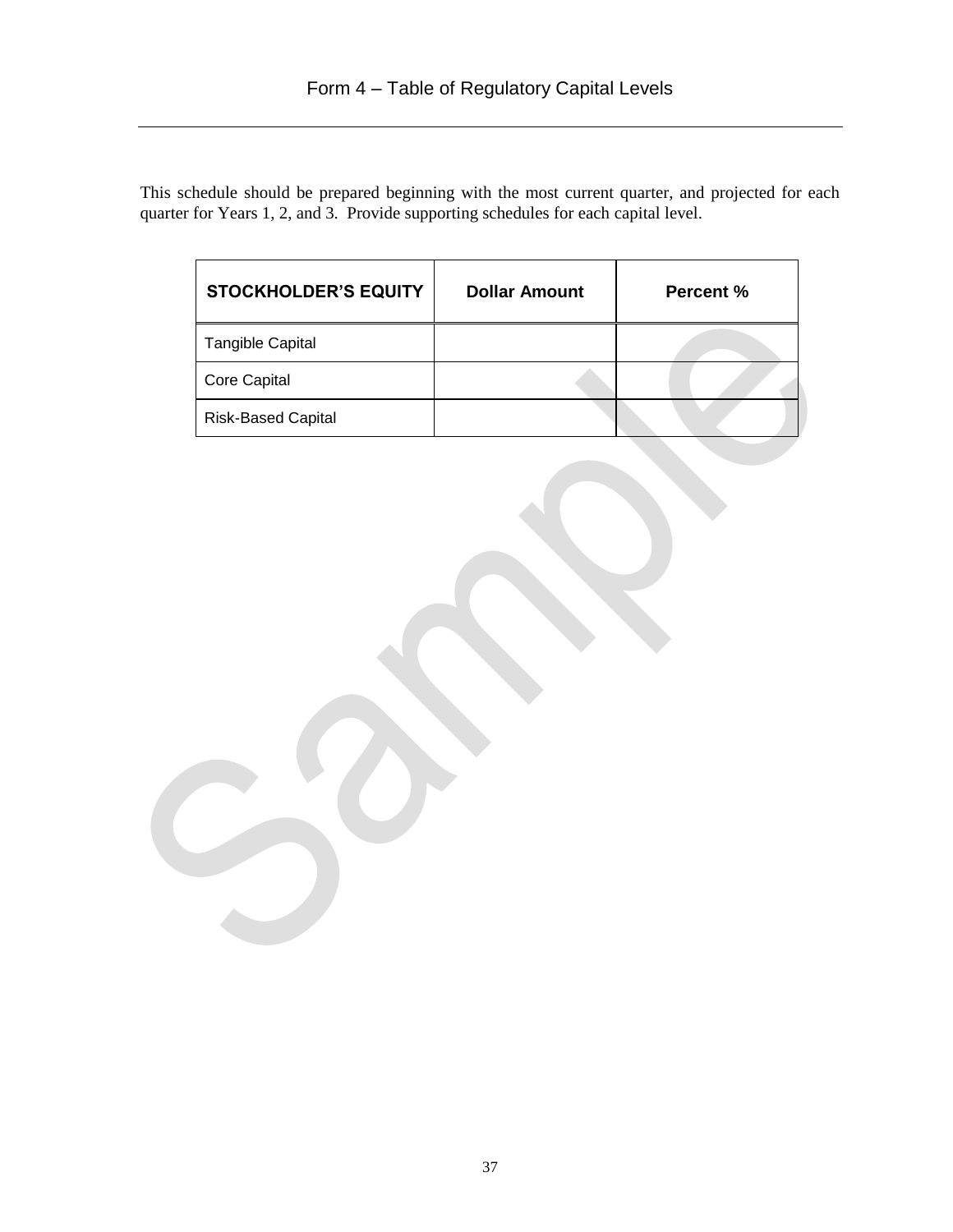A forecast of loan origination levels should be prepared in a format substantially similar to the format here:

|                                              | <b>TFR</b><br><b>Item</b> | Year 1 | Year <sub>2</sub> | Year <sub>3</sub> |
|----------------------------------------------|---------------------------|--------|-------------------|-------------------|
| Construction 1-4s                            | 230                       |        |                   |                   |
| Construction 5+                              | 235                       |        |                   |                   |
| NonResidential                               | 240                       |        |                   |                   |
| Permanent 1-4 unit<br>Residential loans.     | 250<br>253                |        |                   |                   |
| Permanent 5+,                                | 256                       |        |                   |                   |
| Permanent<br>Nonresidential                  | 260                       |        |                   |                   |
| Land Loans                                   | 265                       |        |                   |                   |
| <b>Total Mortgage</b><br>Loans               | 23                        |        |                   |                   |
| <b>Commercial Loans</b><br>(non-real estate) | 32                        |        |                   |                   |
| <b>Consumer Loans</b>                        | 34                        |        |                   |                   |